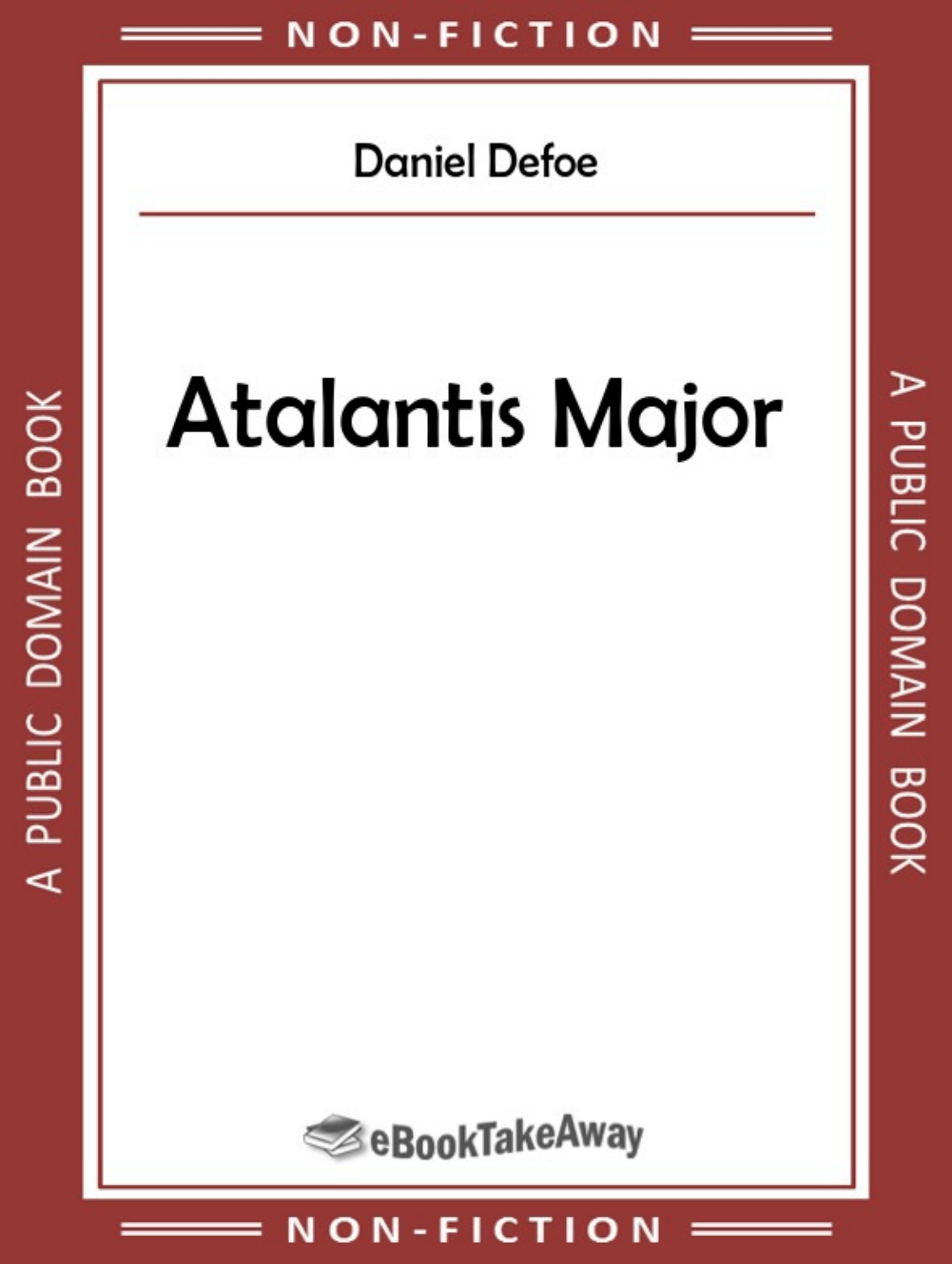#### **[DANIEL DEFOE]**

### **A t a l a n t is M a j o r**

**(1711)**

*Introduction by*

#### **JOHN J. PERRY**

#### **PUBLICATION NUMBER 198 WILLIAMANDREWS CLARKMEMORIALLIBRARY UNIVERSITY OF CALIFORNIA, LOS ANGELES 1979**

#### GENERALEDITOR

David Stuart Rodes, *University of California, Los Angeles*

#### EDITORS

Charles L. Batten, *University of California, Los Angeles* George Robert Guffey, *University of California, Los Angeles* Maximillian E. Novak, *University of California, Los Angeles* Thomas Wright, *William Andrews Clark Memorial Library*

#### ADVISORYEDITORS

Ralph Cohen, *University of Virginia* WilliamE. Conway, *William Andrews Clark Memorial Library* Vinton A. Dearing, *University of California, Los Angeles* Arthur Friedman, *University of Chicago* Louis A. Landa, *Princeton University* Earl Miner, *Princeton University* Samuel H. Monk, *University of Minnesota* James Sutherland, *University College, London* Robert Vosper, *William Andrews Clark Memorial Library*

#### CORRESPONDING SECRETARY

Beverly J. Onley, *William Andrews Clark Memorial Library*

#### EDITORIALASSISTANT

 $[i]$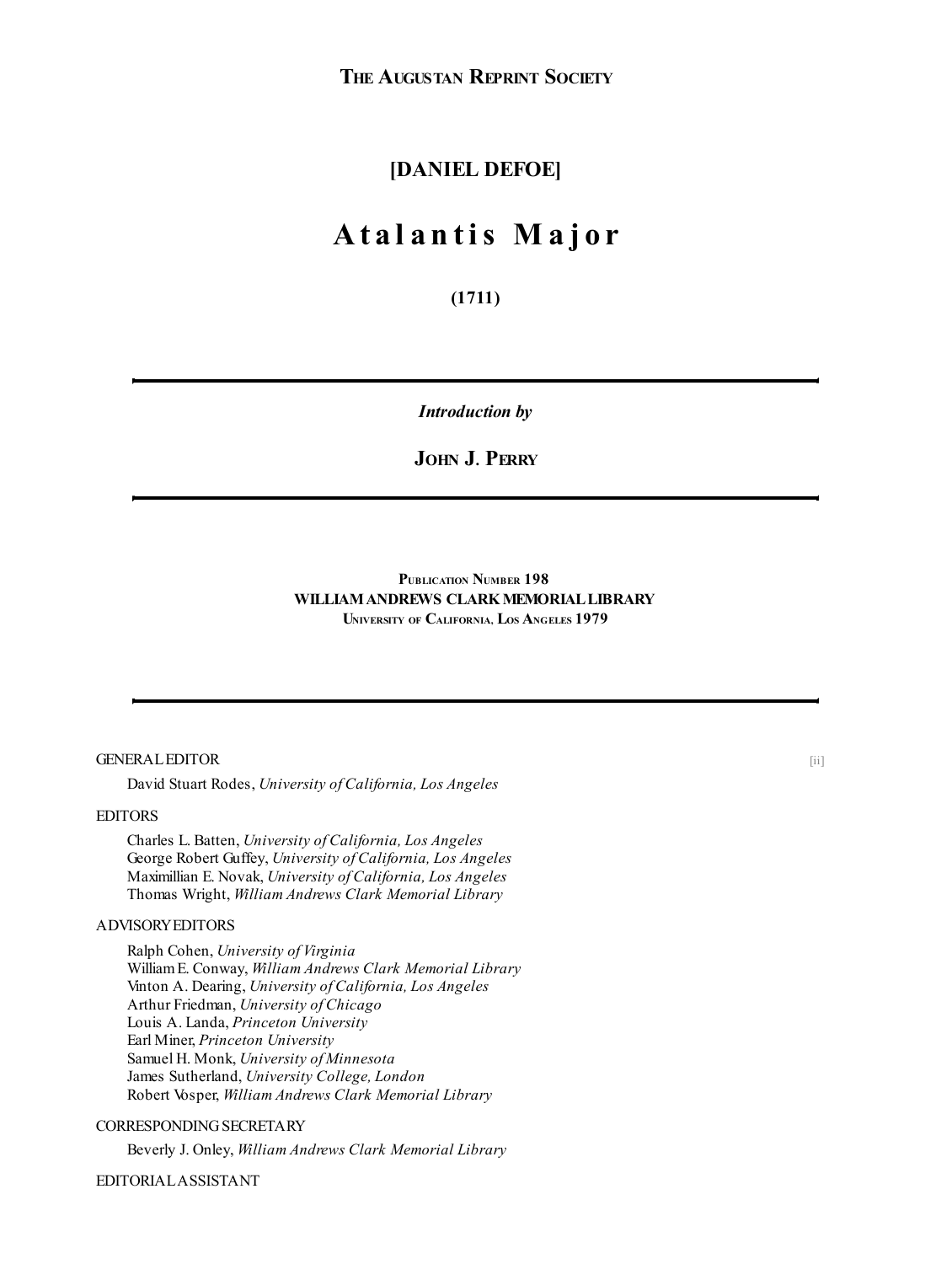#### **INTRODUCTION**

*Atalantis Major* is a thinly veiled allegory describing the November 1710 election of the representative Scottish peers. The circumstances which surrounded this election were produced by the outcome of the previous month's General Election--a landslide for the Tories--and, to understand these circumstances, the impact of that Tory victory must be seen within the context of the political events of 1710.

By early in 1710 it had become obvious that the Whig Ministry of Sidney Godolphin was unable or unwilling to negotiate an end to the long, expensive, and consequently, unpopular war with France. The quarrel between Queen Anne and her confidante, the Duchess of Marlborough, smouldered until, on 6 April 1710, the breach between them became final. The Queen's confidence in the Duke of Marlborough began to erode as early as May 1709 when he sought to be appointed "Captain-General for Life." Godolphin's decision to impeach the popular Rev. Dr. Henry Sacheverell for preaching "a sermon which reasserted the doctrine of non-resistance to the will of the monarch" was illadvised, for not only did it give the High-Church Tories a martyr, it also gave the Administration the appearance of being against the Church. In securing the impeachment of Sacheverell on 20 March 1710, the Whigs discovered that they had lost the support and the confidence of both the Parliament and the country.

Dissention within and intrigue fromwithout further hastened the fall of the Administration. Godolphin, a moderate, had, after the General Election of 1708, found himself allied with the "Junto" of five powerful Whig Lords--Wharton, Sommers, Halifax, Orford, and Sunderland--but it was, at best, an uneasy alliance. Throughout 1709 and into the early months of 1710, personal jealousies drove the Godolphin-Marlborough interest farther and farther away fromthe Junto. Robert Harley and the Dukes of Somerset and Shrewsbury, in their determination to overthrow the Administration, exploited every chance to widen the rifts between Anne and her Ministers and between the two ministerial factions. Abigail Hill Masham, who soon became an agent of Harley, replaced the Duchess of Marlborough as Anne's confidante.

When the Ministry fell, it fell like a house of cards. On 14 April 1710 Shrewsbury was made Lord Chamberlain over the unavailing protests of Godolphin. Two months later, at the instigation of Somerset, the Queen replaced Sunderland with the Tory Lord Dartmouth as Secretary of State. Finally, on 8 August, Godolphin was ordered to break the White Staff of his office and Harley was appointed Treasurer. One by one the remaining Junto Ministers were replaced by Tories. By September the work was complete. The Duke of Marlborough alone remained, in command of the army, but this was only to be until the new Ministry could negotiate a peace and his services would no longer be required.

It had been Harley's intention to govern by means of a "moderate" Administration, a "Queen's Ministery above party," but he had not reckoned on the outcome of the General Election called in October. "On the day Godolphin fell, Harley expounded his 'moderate' programme in a letter to the Duke of Newcastle: 'The Queen is assured you will approve her proceedings, which are directed to the sole aim of making an honourable and safe peace, securing her allies, reserving the liberty and property of the subject, and the indulgence to Dissenters in particular, and to perpetuate this by really securing the succession of the House of Hanover."<sup>[1](#page-6-0)</sup>

<span id="page-2-0"></span>Alone, either the antagonism to the war or the intensity of feeling for the High-Church cause which the Sacheverell affair engendered, would have been sufficient to sweep the Whigs from power. Together, and combined as they were with the prestige of the Queen's public support of Harley and the newly appointed Tory Ministers, these issues were irresistible. Harley found himself with an "immoderate" House of Commons. The Tories held 320 seats, the Whigs only 150, and there were 40 seats whose votes were "doubtful."<sup>[2](#page-6-1)</sup> Many of the new Parliamentarians were High-Church zealots, and most were anxious to turn the nation away fromthe policies of the Whig Administration of Godolphin.

<span id="page-2-1"></span>The House of Lords, however, remained a bastion of Whig strength. As an hereditary body the House of Lords was simply not subject to the same opportunity for change as the elected House of Commons. Consequently, in 1710, as a result of the Glorious Revolution, the long reign of William III, and the Godolphin Ministry, the majority of the members of the House of Lords were of Whig or Revolution Settlement policies. Therein lay Harley's problem in late October of 1710: to obtain a Lords to match the Commons he had been given.

Any early eighteenth-century Ministry--Whig or Tory--could count on having the support of those peers whose poverty made them dependent on governmental subsidies, but this number would not have given Harley even a bare majority in the strongly Whig House of Lords. And there Harley needed at least enough strength to ensure success for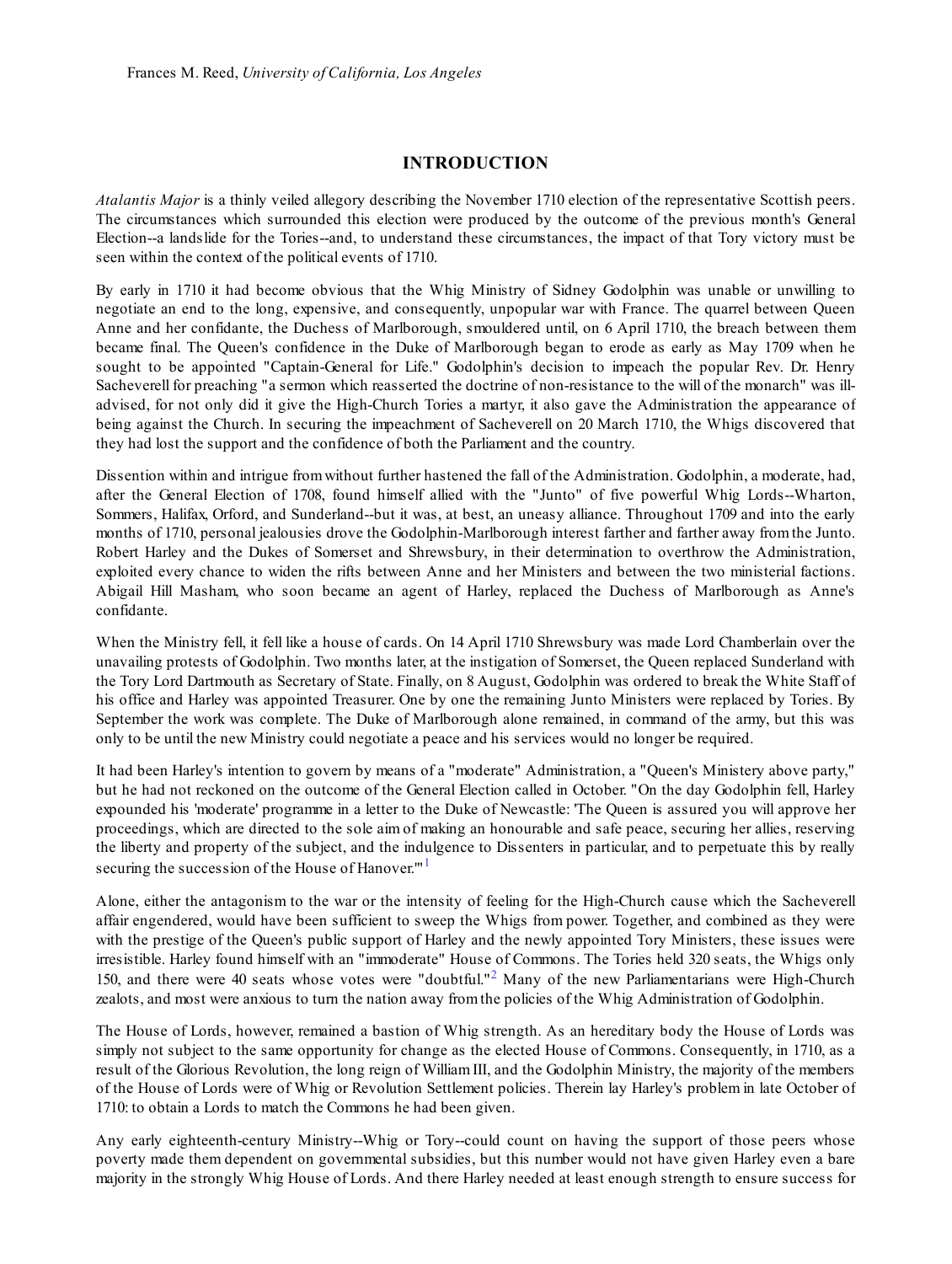some of the measures designed to satisfy the demands of the newly Tory House of Commons, particularly if his Ministry was to be able to negotiate a satisfactory treaty of peace with France.

<span id="page-3-0"></span>To obtain a Tory majority in the House of Lords commensurate with the one in Commons, Harley could have seen to the creation of a sufficient number of new peerages; but this would have alienated too many factions and the recently completed Union with Scotland (1707) offered what appeared to be a far simpler expedient. The Act of Union provided for the election of sixteen Scottish peers who would represent all of the Scottish nobility in the House of Lords.<sup>[3](#page-6-2)</sup> If he could ensure that all sixteen of these peers were Tory, Harley would be certain of a large block of loyal votes in the upper house, or, at worst, he would have to arrange for the creation of only a few new peers to neutralize the Whigs' strength. To John Campbell, the second Duke of Argyll, Harley assigned the task of orchestrating a Tory sweep in this election.

The Duke of Argyllsat in the House of Lords as the Earl of Greenwich (an English title), not as one of the elected peers, and, as such, he was not elegible to stand as a candidate or to vote in this election. Argyll had supported the Whig Junto and held the rank of Lieutenant General under Marlborough in France, but in 1710 (seeing the direction the political tide was taking) he abandoned his support of Godolphin's Ministry. So that, "by the time the [Sacheverell] Trial was finished, it was known that the great chief of the Campbells and of the Scottish Whigs had gone into opposition to the Government [of Godolphin] in league with Harley, although he voted for the Doctor's condemnation...."<sup>[4](#page-6-3)</sup>

<span id="page-3-1"></span>Argyll and the sixteen representative peers (if they were all Tories), together with the votes of those peers who were dependant upon Government subsidies would give the new Ministry of Harley enough votes in the upper house for almost any eventuality--even the impeachment of Marlborough. It is possible to speculate that this was the plum- command of the British armies in Europe--that induced Argyll's change from Whig to Tory in 1710. Argyll's jealousy and resentment of his commander had been a well known bit of gossip for some time, and it is very possible that Argyll saw a new Government as his chance to steal a march on Marlborough. Although Harley's Ministry did give the Order of the Garter to Argyll on 20 December 1710, he was never promoted over Marlborough, but that was not due to any lack of success in assuring a Tory victory in the election of the peers. Argyll's heavy-handed management of that election is the subject of Defoe's *Atalantis Major*.

By birth and education Daniel Defoe was a member of the mercantile middle class. He was a Dissenter and his political and economic sympathies generally coincided with those of the moderate Whigs. A limited monarchy, the destruction of France's commercial empire, liberty of conscience for Dissenters and Nonconformists, and a Protestant (that is, Hanover) Succession were the imperatives which lay behind much of his political and economic thinking and writing. From as early as 1694 he had served William III as a pamphleteer-propagandist for the vigorous prosecution of the war with France. After his five-month imprisonment in 1703 for writing *The Shortest Way with Dissenters*, Defoe was employed as an agent and pamphleteer of the Government. First, in the service of Robert Harley, Godolphin's Secretary of State during the early moderate years of the Godolphin Administration (1704-08), and thereafter working for Godolphin himself, Defoe's *Review* preached the gospel of national unity above party faction. When Harley replaced Godolphin as Treasurer in 1710, Defoe returned to his service.

Although it may appear from this that Defoe's pen was for hire by whichever party was in power, in point of fact, Defoe's political views were remarkably congruent with those of both Harley and Godolphin. All three were staunch supporters of England's commercial interests, the Hanoverian Succession, liberty of conscience for Dissenters and Nonconformists, and the terms of the Revolution Settlement. It must be remembered that Godolphin and Harley were both moderates, each trying to chart his course between the extremes of the parties. They, like Daniel Defoe, saw their loyalty being to England and to the Queen, not to a party. Like Defoe, they both discovered that politics often make strange bedfellows. Godolphin, faced with a large Whig majority in the House of Commons after the General Election of 1708, found that his fortunes were bound to those of the Junto. Harley, after the General Election of 1710, discovered the necessity of courting the High-Church Tories far more than he would have liked.

Argyll's slate of Scottish peers for the November election included men who were even more extreme in their Toryism than the majority of High-Church English Tories. Most of the sixteen were High-Church, many had strong Catholic leanings; all of them were against increasing the religious liberties of the Scottish Presbyterians (and thus those of the English Dissenters and Nonconformists). Several of these peers had been openly professed Jacobites and all were, in some degree, sympathetic to France. To have men with such beliefs in Parliament meant, to Defoe, the chance that Marlborough's victories in France would be negotiated away, the loss of what the Toleration Act of 1689 had gained, and finally, the spector of the Pretender on the throne. In short, such men could mean the loss of all that the Revolution and the war with France had won. Yet, in the late autumn of 1710, Defoe found himself in Edinburgh, the agent and propagandist of the man on whose behalf Argyll had engineered the election of men of such politics.

Defoe's mission in Edinburgh that autumn was to allay the fears of the Presbyterian clergy and Whig merchants about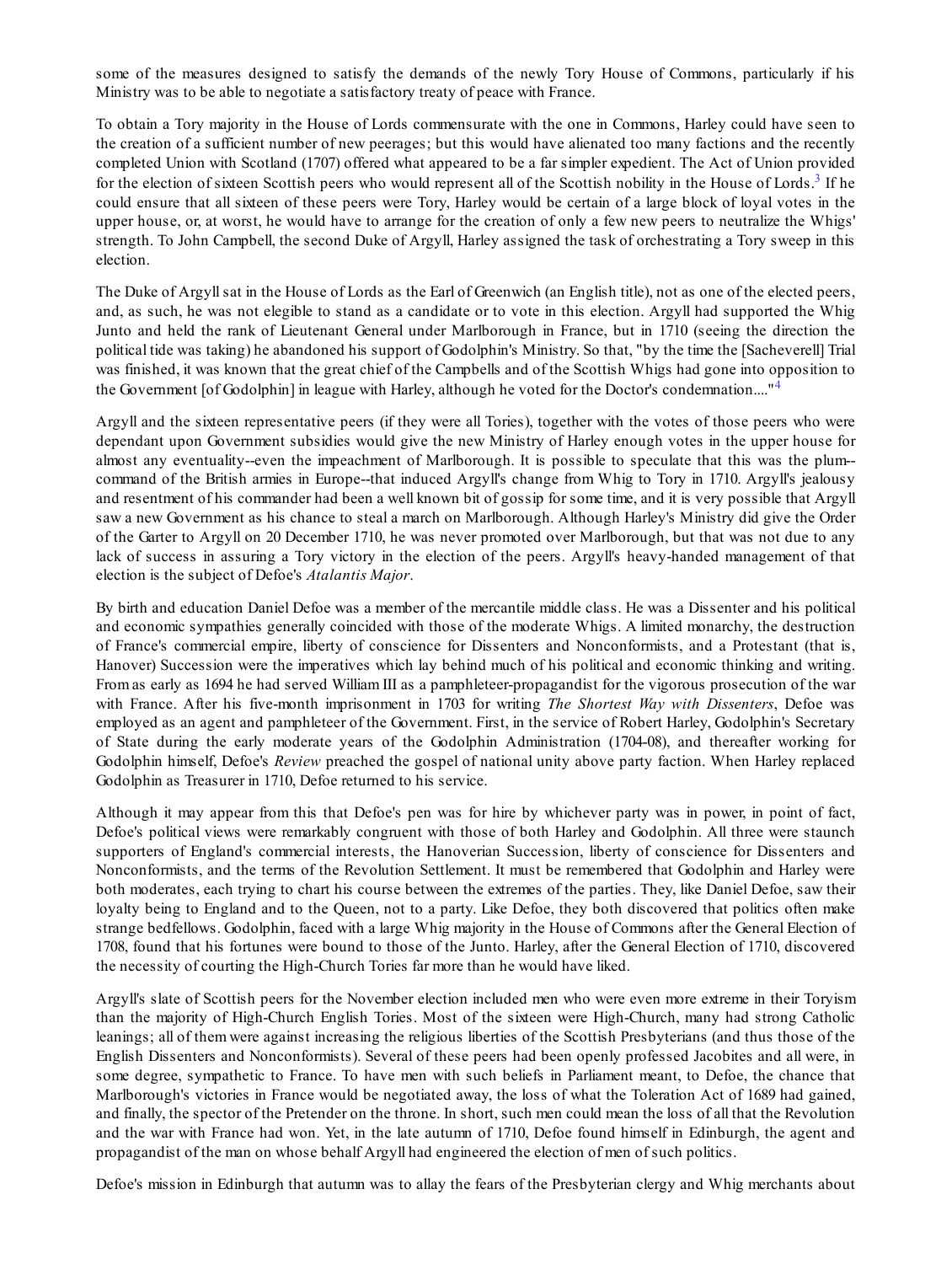the new Tory Ministry. His message to themwas, in Professor Sutherland's words, that

What the country needed ... was steady, moderate men, whether they called themselves Whig or Tory, men who would uphold the Protestant succession and avoid extreme measures; and that on the whole was what it had now got [appearances to the contrary notwithstanding]. The Ministry was not going to give way to the clamours of the High Tory rank and file; and the Queen would certainly not countenance any form of persecution.<sup>[5](#page-6-4)</sup>

<span id="page-4-0"></span>In short, Defoe was charged with convincing his Scottish friends and associates (and, by means of the *Review*, the nation at large) the opposite of all that Argyll's actions and words bespoke of Harley's intentions.

Defoe wrote Harley from Edinburgh on 18 November (eight days after the election of the peers) to voice his dismay at the tactics that had been used by Argyll. By themhis own mission on Harley's behalf had been impaired:

<span id="page-4-1"></span>I hint this Sir to Confirm my Censure of the Conduct aforesaid as Imprudent and as what has rendred [sic] the quieting these people, which was Easy before, Very Difficult now.<sup>[6](#page-6-5)</sup>

Further, he suggests that Harley's heretofore moderate allies, the Squadrone, have been pushed by Argyll into league with the old Court Party that had supported the Godolphin Ministry. This letter also contains a brief summary of the main events which were to form the plot of *Atalantis Major*, but it does not attack Argyll with the same bitterness that the longer work does. Defoe writes:

In the late Election, the Conduct of the D of 60 [Argyll], the E of 163 [Islay], and the Earle of 194 [Mar] is Very Perticular.... [They] Declared Openly [that] the Quallification of those to be Chosen ... [was] their agreeing to Impeach 140 [Godolphin] and 193 [Marlborough], Nor did the Impudence End there, but On all Occasions to Say in So Many Words They had her Majties Orders to Choose Such and Such and it must be don: This was So abandonning all Reserves, that it has disgusted the Generallity, and has Put them Upon Measures of Uniteing, which may shut the door upon all future Measures, what Ever the Occasion may be....

Now they have Returnd their Number, it were to be Wished they Could have Avoided a few who are Declar'd profest Jacobites, Such as 197 [Marischal], Kilsyth, Blantire, Hume &c. who are known to aim in all they do at the Pretender, and whose being Now Chosen has many ill Effects here What Ever may be as to Over-ruleing them in England, I mean as to Encreasing the Insolence of Jacobitisme in the North, where its Strength is far from being Contemptible.<sup>[7](#page-6-6)</sup>

<span id="page-4-2"></span>What Defoe hoped to obtain from Harley by this and succeeding letters on this subject is not clear. He may have been seeking Harley's public repudiation of the Jacobite peers, or at least some private assurances that what Argyll had told the peers did not represent the new Ministry's policies. Whatever it was he sought, by late December it was obviously not forthcoming from Harley or his Ministry. And on 20 December Argyll was made a Knight of the Garter. It was during this December that the bulk of *Atalantis Major* was written, most probably between 30 November and 26 December. On 26 December 1710 Defoe wrote Harley of the existence of "Two Vile Ill Natur'd Pamphlets ... both of which have fallen into My hands in Manuscript, and I think I have prevented both their Printing. The first Was advertised in the Gazette here and Called the Scots atalantis [8](#page-6-7) ... The Other Pamphlet is called *Atalantis Major*." The letter concludes with a short description of the work, a disavowal of any knowledge of its authorship, and the hope that he can suppress its publication:

<span id="page-4-3"></span>The Other Pamphlet is called *Atalantis Major*; and is a Bitter Invective against the D of Argyle, the E of Mar, and the Election of the Peers. It is Certainly Written by Some English man, and I have Some Guess at the Man, but dare not be positive. I have hitherto kept this also from the Press, and believe it will be Impossible for them to get it printed here after the Measures I have Taken. The Party I Got it of pretends the Coppy Came from England, But I am of Another Opinion. I shall Trouble you no farther about it because if possible I can get it Coppyed, I will Transmit the Coppy by Next post, for I have the Originall in My hand. They Expect I shall Encourage and assist themin the Mannageing it, and Till I can Take a Coppy I shall not Undeciev them.<sup>[9](#page-6-8)</sup>

<span id="page-4-4"></span>There is no evidence to suggest that Harley doubted Defoe's disclaimer or that Defoe sent the copy to Harley.

<span id="page-4-5"></span>Since Defoe was back in London on 13 February 1711, *Atalantis Major* must have been seen through the press sometime between 26 December and the end of January, not, as Moore lists it, "before 26 December 17[10](#page-6-9)."<sup>10</sup> Internal evidence suggests an even narrower range of probable dates of publication. The last four pages of *Atalantis Major* deal with the Duke of Argyll being given command of the English forces in Spain and the singular lack of grace with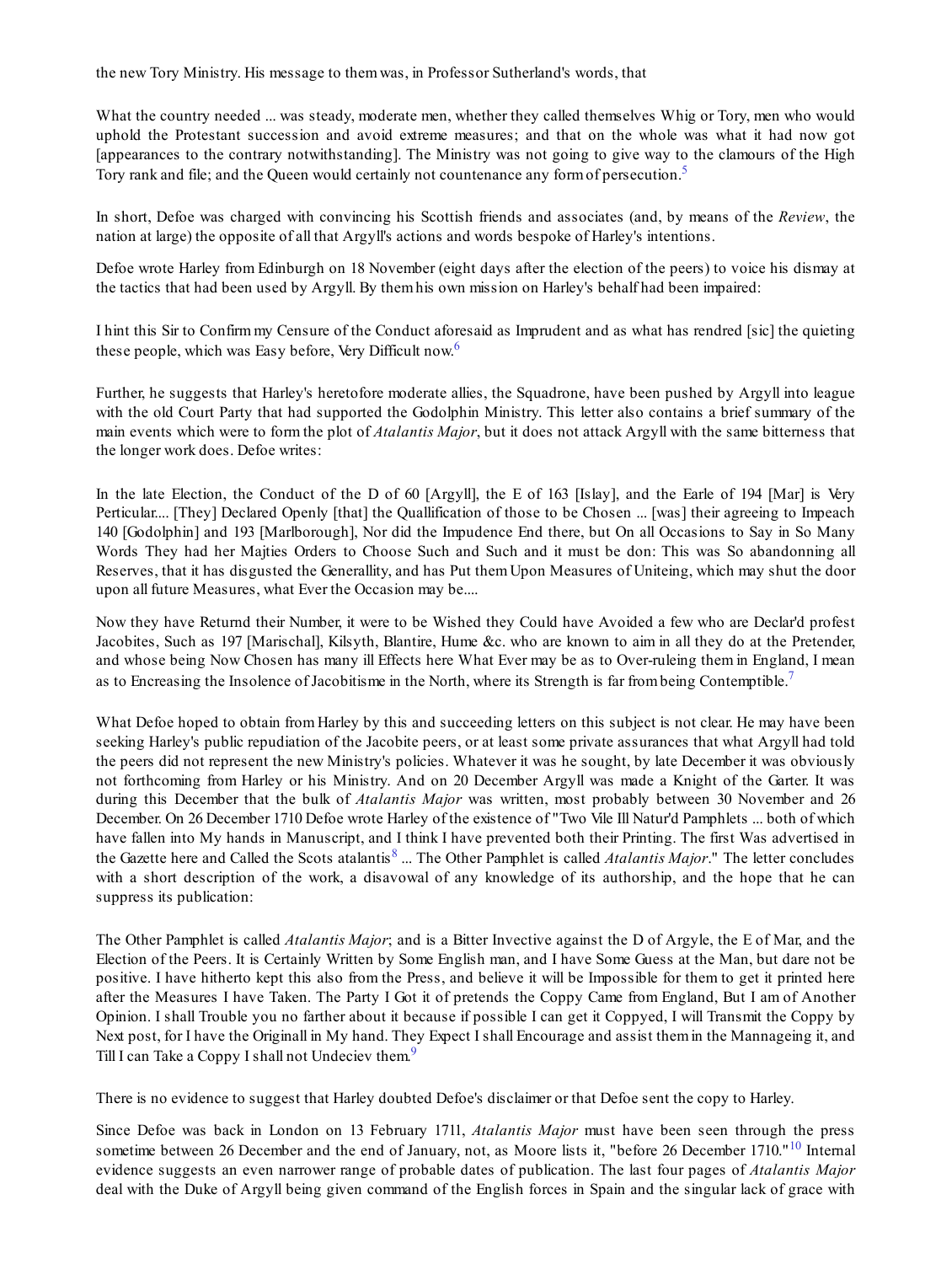which he undertook this command. Since Argyll was not given command of the Peninsula campaign until 11 January 1711, it could not be until after this date that the manuscript could have been finished and printed.

<span id="page-5-2"></span>The work bears few signs of being hastily printed. There are only nine typographical errors,<sup>[11](#page-6-10)</sup> and four of these are catchwords. There is no evidence to suggest that there was more than one printing of the pamphlet,<sup>[12](#page-6-11)</sup> and the use of several Scotticisms<sup>[13](#page-6-12)</sup> seems to offer support for the contention that the pamphlet was intended for a primarily Scottish audience.

<span id="page-5-3"></span>William Lee was the first to ascribe the work to Defoe, and this ascription has been accepted by both Dottin and Moore.<sup>[14](#page-6-13)</sup> The evidence for assigning this work to Defoe seems to rest on the two letters to Harley quoted above. Another proof of Defoe's authorship of *Atalantis Major* is to be found in the remark it contains, "That the Southern Part of the Island [that is, England] was the most remarkable of any, as to the Policy of their Government, and the Character of the People; and excepting *Englishmen* and *Polanders*, there is not such another Nation in the World" (p. 12). In 1704 Defoe had written *The Dyet of Poland*, a poem in which he had made a similar unflattering comparison between England and Poland. A far more substantial case for Defoe's authorship can be made from the existence of the anecdote of John White, Edinburgh's hangman, in both a letter to Harley (18 November 1710) and the *Review* (for 30 November 1710), as well as in *Atalantis Major* (pp. 22-3).

#### <span id="page-5-1"></span><span id="page-5-0"></span>**Key to Names and Characters in** *Atalantis Major*

In the thinly disguised allegory of *Atalantis Major*, *Atalantis* is, of course, Britain. *Olreeky*, or *Old Reeky*, or simply *Reeky*, is still used as an affectionate local term for the city of Edinburgh, prone as it is to be enshrouded in mists and smoke in the early morning. *Tartary* is France, and the French are referred to as either the *Tartarians* or the *Barbarians*. Jacobites are also indicated by the name *Tartarians*, since the Pretender's cause was actively supported by Louis XIV. *Japan* is Spain and *China* stands for Holland. The characters who appear in *Atalantis Major* are (in the order that they are mentioned):

*The Duke de Sanquarius* (p. 14) is James Douglas, second Duke of Queensberry and Duke of Dover (1662-1711);

*The Earl of Stairdale* (p. 15) is John Dalrymple, second Earl of Stair (1673-1747);

*The Earl of Crawlinfordsay* (p. 16) is John Lindsay, nineteenth Earl of Crawford (d. 1713);

*The Prince of Greeniccio of the ancient Blood of Argyllius* (p. 17) is John Campbell, second Duke of Argyll, Baron Chathamand Earl of Greenwich (1678-1742);

*The Earl of Marereskine* (p. 18) is John Erskine, eleventh Earl of Mar of the Erskine line (1675-1732);

*The Prince de Heymuthius* (p. 18) is John Churchill, first Duke of Marlborough and Baron Churchill of Aymouth (1650- 1722);

*The Earl of Dolphinus* (p. 18) is Sidney Godolphin (1645-1712);

*Bellcampo, Lord of the Isles* (p. 19) is Archibald Campbell, first and only Earl of Islay (pronounced "Isle-ah") and brother and heir of the second Duke of Argyll (1682-1761);

*One of the Ministers* (p. 22) is Thomas Miller of Kirkliston;

*John ----, his Majesty's Hangman* (p. 22) is John White;

*Bradalbino* (p. 24) is John Campbell, first Earl of Breadalbane (1635-1716);

*Leslynus* (p. 24) is David Leslie, third Earl of Leven (1660-1728);

*One of the family of Boiilio* (p. 24) is David Boyle, first Earl of Glasgow (1666-1733);

*The Prince de Rosymonte* (p. 34) is James Graham, fourth Marquis and first Duke of Montrose (d. 1742).

The fact that, in several cases, the names used by Defoe are developed from family names and not the title seems to offer support for the contention that *Atalantis Major* was intended primarily for a Scottish audience. Further, Defoe's name for Marlborough--*Heymuthius*--comes fromhis one Scottish title, Baron Aymouth (now Eyemouth, a fishing town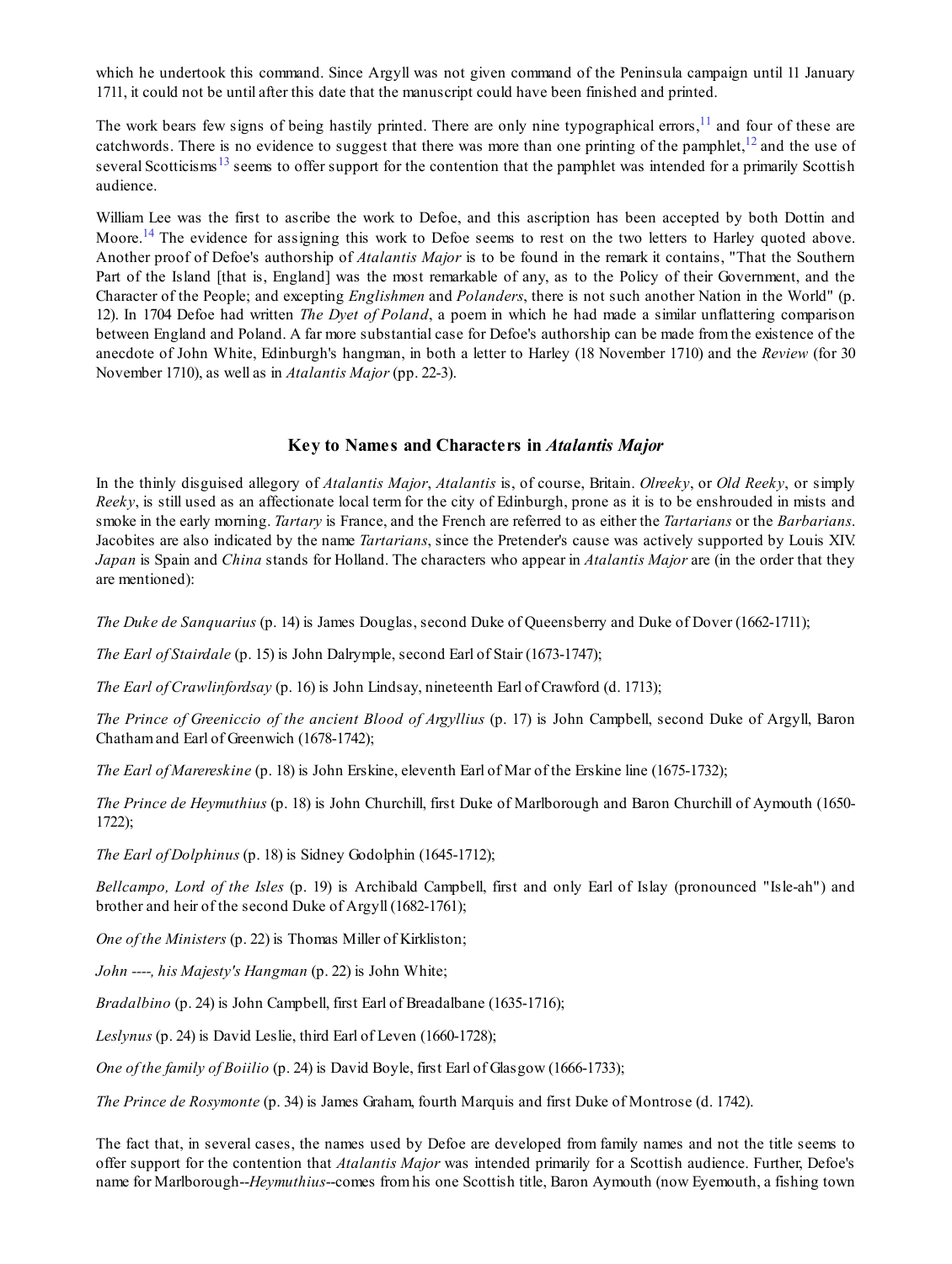on the southeast coast of Scotland), and not fromhis better-known English title, the Duke of Marlborough.

State University College Brockport, New York

#### **NOTES TO THE INTRODUCTION**

<span id="page-6-0"></span>[1.](#page-2-0) George Macaulay Trevelyan, *England Under Queen Anne* (London: Longmans, Green and Co., 1948), III, 68.

<span id="page-6-1"></span>[2.](#page-2-1) These are Trevelyan's figures (*op. cit.*, 73). W. A. Speck (*Tory and Whig* [London: Macmillan, 1970], p. 123) gives the Tories 332 seats and 181 seats to the Whigs in this election.

<span id="page-6-2"></span>[3.](#page-3-0) In point of fact, Harley's concern for the loyalty of the representative peers is unique in the history of these elections. In subsequent Parliaments, the Scottish peers seldom, if ever, voted against the Government--even at the trial of Lord Lovat in 1745-6. For one thing, almost without exception, the representative peers were dependent on governmental subsidies and this dependence increased during the course of the eighteenth century (see J. H. Plumb, *The Growth of Political Stability in England* [London: Penguin, 1973], p. 180; and Geoffrey Holmes, *British Politics in the Age of Anne* [London: Macmillan, 1967], p. 393). The practice of electing a representative peerage for Scotland was discontinued after 1782 (see Trevelyan, *op. cit.*, 235).

<span id="page-6-3"></span>[4.](#page-3-1) Trevelyan, *op. cit.*, 58.

<span id="page-6-4"></span>[5.](#page-4-0) James R. Sutherland, *Defoe* (London: Methuen, 1950), p. 179.

<span id="page-6-5"></span>[6.](#page-4-1) *The Letters of Daniel Defoe*, ed. by George Harris Healey (Oxford: Clarendon Press, 1955), p. 296.

<span id="page-6-6"></span>[7.](#page-4-2) *Ibid.*, pp. 294-295.

<span id="page-6-7"></span>[8.](#page-4-3) Healey reports that "in such issues as I have been able to find of the *Scots Postman, or the New Edinburgh Gazette*, there is no mention of the *Scots Atalantis*" (*Letters*, p. 306, n. 1). The title of this work and of Defoe's *Atalantis Major* are derived from Mrs. Manley's *New Atalantis or Secret Memoirs and Manners of several Persons of Quality of both Sexes from the New Atalantis, an island in the Mediterranean* (1709). The OED records that the word *atalantis* enjoyed a brief currency in the eighteenth century with the meaning, "a secret or scandalous history."

<span id="page-6-8"></span>[9.](#page-4-4) *Letters*, p. 307.

<span id="page-6-9"></span>[10.](#page-4-5) John Robert Moore, *A Checklist of the Writings of Daniel Defoe* (Bloomington: Indiana University Press, 1960), p. 82.

<span id="page-6-10"></span>[11.](#page-5-0) Page 12, line 5: *do* is omitted before *this*; page 16, line 24: *an* for *on*; page 17, line 6: *Grandfathers* for *Grandfather's*; page 19, the catch-word, *the* for *this*; page 20, line 5: *run* for *ran*; page 22, line 22: *of* for *of* ; page 28, the catch-word, *they* for *the*; page 36, the catch-word, *Cha-* for *Courage*; page 37, the catch-word, *Lansd* for *Lands*. In addition, there are several places where the printer uses eighteenth-century variant spellings such as *ballances* (pp. 5, 8), *mannaged* (p. 2), *quallifie* (p. 8), *Soveraign* (p. 41) and *steddy* (p. 15). Eighteenth-century orthographic practice would have permitted such spellings. The word *entitled*, however, appears on page five as both *entituled* and *intituled*.

<span id="page-6-11"></span>[12.](#page-5-1) None of the various copies I have examined contains typographical differences--even in the case of the typographical errors.

<span id="page-6-12"></span>[13.](#page-5-2) On page 38, line 25, the word *Big* is used where *Large* would have been the English usage; on page 42, line 3, the word *Bann'd* is used for *Swore* and defined in the text as an "Atalantic word"; on page 43, line 4, the word *evite* is used instead of *avoid*.

<span id="page-6-13"></span>[14.](#page-5-3) William Lee, *Daniel Defoe: His Life, and Recently Discovered Writings* (London: Hotten, 1869), I, 177; Paul Dottin, *Daniel Defoe*, trans. Louise Ragan (New York, Macaulay, 1929), p. 155; John Robert Moore, *Daniel Defoe, Citizen of the Modern World* (Chicago: University of Chicago Press, 1958), p. 191; and Moore, *A Checklist of the Writings of Daniel Defoe*(Bloomington: Indiana University Press, 1962), p. 82.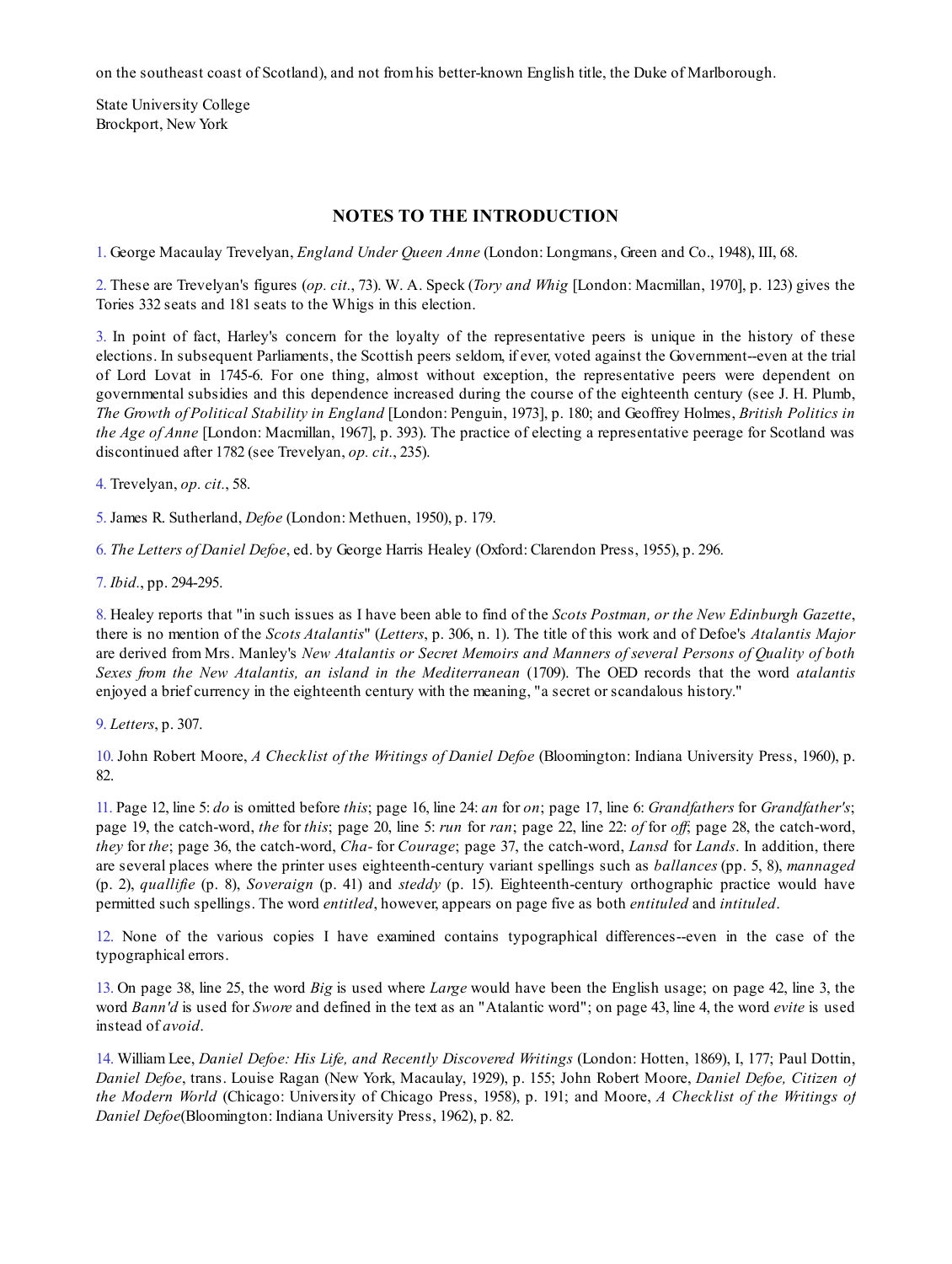#### **BIBLIOGRAPHICAL NOTE**

*Atalantis Major* is reproduced from a copy of the first edition (1711) in the William Andrews Clark Memorial Library (Shelf Mark: \*PR/3404/A851). A typical type-page (p. 4) measures 158 x82 mm.

## **A t a l a n t is M a j o r.**



**Printed in** *Olreeky***, the Chief City of the North Part of** *Atalantis Major***.**

*Anno Mundi* **1711.**

#### **Atalantis Major.**

T HERE having been a large Account given to the World of several remarkable Adventures which happened lately in<br>the famous *Atalantis* an Island, which the ingenious Authors found placed in the *Mediterranean* Sea: the Suc the famous *Atalantis*, an Island, which the ingenious Authors found placed in the *Mediterranean* Sea; the Success of which Accounts, but especially the Usefulness of the Relation, to the Ends for which they were designed, having been very remarkable, I thought it could not be unacceptable to the World, (especially to those who *have been Already so delighted* with News from that Island) to give a particular Historical Narration of some remarkable Transactions which happened in the Great Island, called, *Atalantis Major*, a famous well known Island, tho' much farther North, lying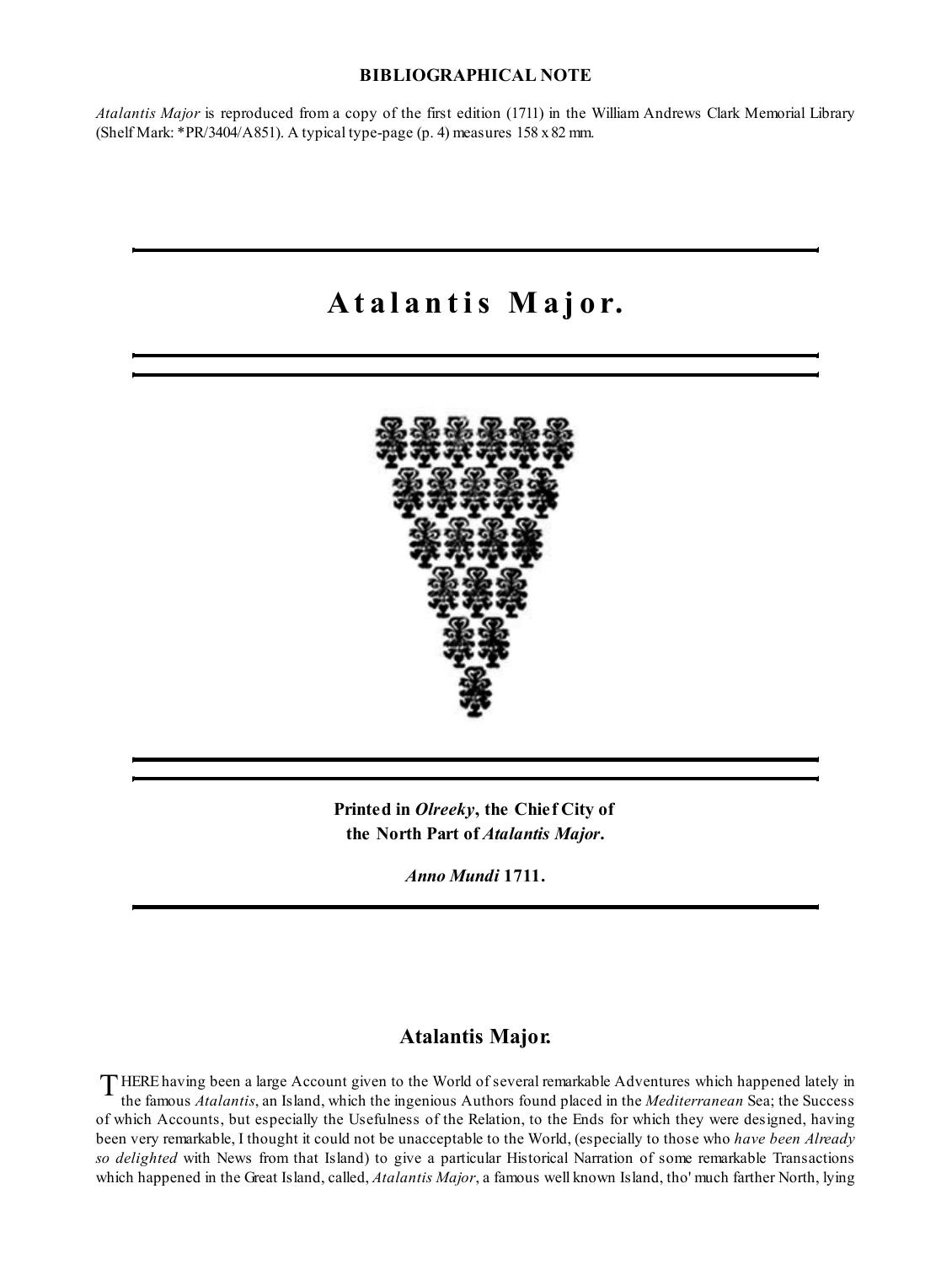in the *Ducaledonian* Ocean, which Island it was my good Fortune to winter at, the last time I returned North about from *China*, by the Streights of *Nassau* and *Wygates*, and the Eastern Coast of *Grand Tartary*.

I have nothing to do to enquire, whether our late Authors mistook or not, in placing the Island *Atalantis* in the *Mediterranean* Sea, or, whether they might find some small Island of that Name among the infinite Crowd of Islands of the *Egean* Sea: But as the mighty Transactions of which my History shall be the faithful Relator, are of too great Consequence in the World to be brought forth on so mean a Stage; so the Place, and the mighty People, and by whom this Revolution of Affairs have been mannaged, are allsuitable to the Greatness and Glory of the Actions themselves.

As Geographers have no doubt given a full Description of this famous Island, and allowed it due Place in the Globes, where it stands noted for the biggest of the Kind in the Northern World, I need spend none of your Time in the Description of the Place, excepting such as shall fall naturally in my Way, as I come to treat of the People, and historically of their Behaviour.

The Island is possest by a brave, generous, powerful and wealthy Nation, truly Great in their natural Gallantry of Spirit, terrible in the Field, rich in the Product of their Lands, more in their general Commerce, most of all in their Manufactures, Industry and Application: They have some few Errors in their Conduct, which seems owing to the Climate, which is cold and moist, or to their Diet, which is strong and luxurious, and particularly to their way of Living, which in Eating and Drinking, is high, to an Excess.

This makes them Cholerick, Envious, and above all Contentious, so that the Nation is ever divided into Parties and Factions: They pursue their Feuds with the most eagerness imaginable in their Turns, commit all Kinds of Errors even on both Sides alternately, as they get uppermost.

This occasions much Heat, tho' the Country is Cold, little Charity, and above all, (which the Climate has the blame off) they are by their own Confession, of short Memories, partly as to Injuries, but especially as to Kindnesses, Services and inherent Merit. Hence, Gratitude is not the national Virtue, nor is encouraging Virtue any Branch of the Manufacture of the Place; long Services often meet here with unjust Censures; overgrown Merit with necessary Contempt: He must be a bold Man that dares oblige them; he is sure to provoke themby it to use himvery severely.

If they are reduc'd to any extreme Distress, he must be weary of his Life that Attempts to rescue them from the Danger; he is as sure to Die for it as they are sure to be Unjust: It is Natural to the Blood of the Race, if they are obliged beyond the Power of Payment, they presently hate, because they scorn to be in Debt. Hence also Benefactors are the most abhorr'd People in the World, they Walk always alone, for every Man keeps at a distance fromthem.

If a Man happens to be bound Apprentice to his own generous Spirit, and resolves to do them good, he must do it to God, to do it to them is to work to the Devil; he must be sure to run the Gauntlet, and bear the Lashes of Ten thousand Tongues, the Reproach of all those he serves, and will Die unpitied.

If ever they do relent, if ever they acknowledge Services, 'tis always after the Man is dead, that he may not upbraid them with it. An eminent great Man among them, and rich to a Prodigy, had been almost drowned, but was taken up in the Interval by a poor Man; when he came to himself, he gave the poor Man Six-pence, but could never abide the sight of him after: The poor Man afterwards had the Dissaster of being drowned himself, and then the rich Man bewail'd that he had not made him a better Return, wherefore, in abundant Gratitude, he settled upon the Widow and her Six Children, a noble Pension of 20 *s. per Annum*.

It was a saying of One of their great and wise Men, of a poor Servant that had saved his Life; he saved my Life, *said he*, and therefore I hate to see him, for it is an intolerable Life to have always a Creditor in my Sight that I cannot ballance Accounts with.

But all this is by the By. The Inhabitants of this Great Island are, those things excepted, a Noble, Gallant, Ancient, Wealthy People; and a Stranger may very well winter among them. I could say more in their Praise but the ensuing History calls me off fromthat Subject.

There happen'd in that famous Island, when I was last there, an Occasion upon some State Affairs to assemble an extraordinary Council of the Nobility, to consult together with the Sovereign; whole Hereditary Councellors they were by the Constitution of the Place: These were not chosen by the Inhabitants, as in such Cases among us our Parliament Men are chosen; but were by Birth and Blood, or by Dignities, High-Offices, *&c.* entitled to sit in the aforesaid Council, except one Part of the Island, who had by some former Constitution been a several distinct Government, and had a certain Number of Nobility of their own. This Part having by some ancient Treaty been join'd to the other, their whole Nobility were not intituled to the Right of sitting in Council as above; but they usually met by themselves upon such Occasions, and chose a certain Number to represent the whole Body. This Number was, as near as I can remember,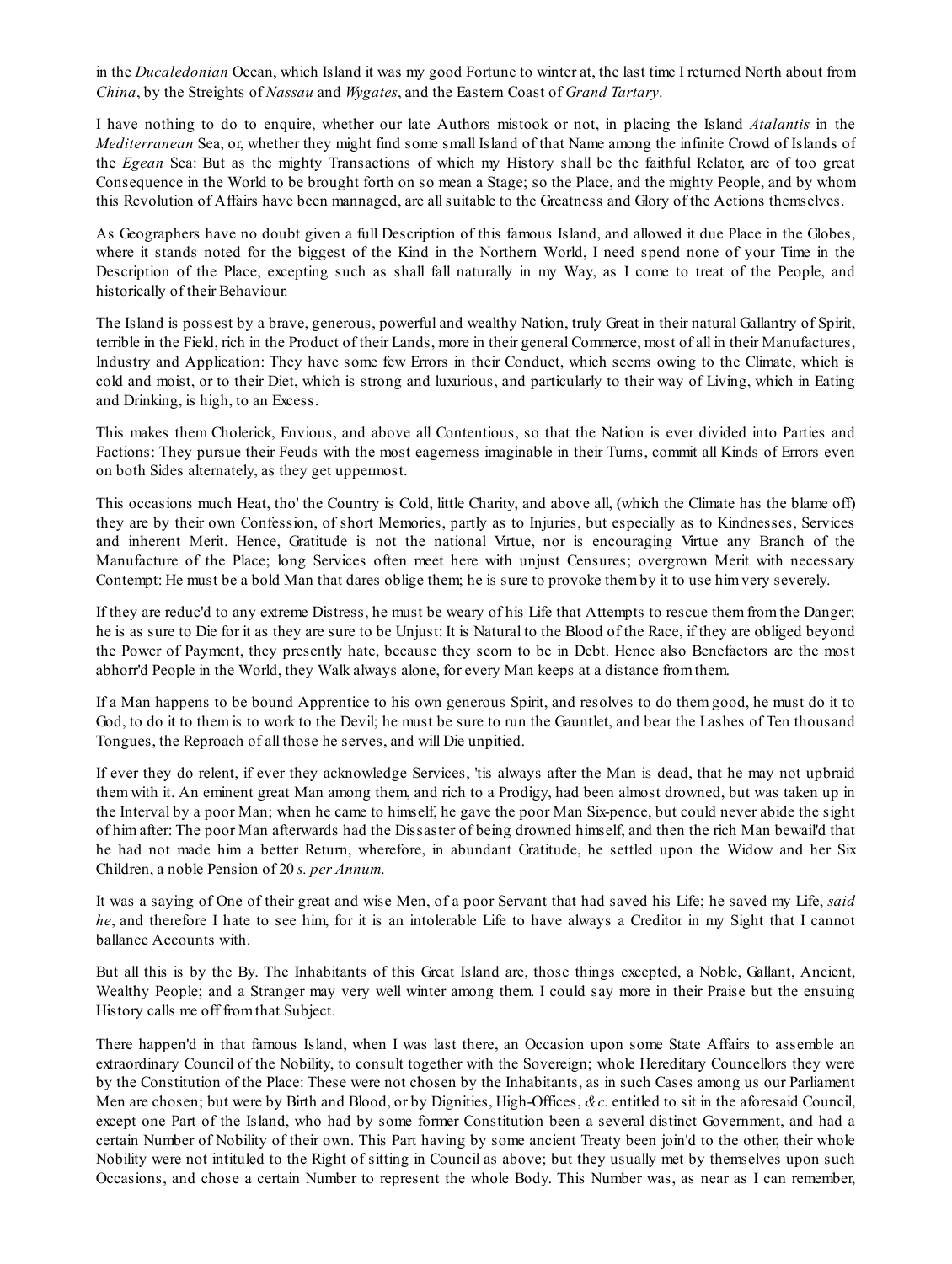Sixteen or thereabouts, not reckoning some who were singled out by the Sovereign to be advanc'd by new Titles, to be Members of the Great Body of the Hereditary Nobility; a Favour, which by the Stipulations of the said Agreement, was reserv'd to the Sovereign of that whole Island.

Now there happening, as I have noted, an Occasion to assemble this Great Council; the Nobility of that Part of the Island which were thus particularly constituted, behoved to meet, *as said is*, to elect the Number that were to represent them in the great Assembly; and the History of that Meeting having so many strange Circumstances in it, and making so much Noise in that Country, it cannot but be useful for us to be inform'd of it.

The Nobility of that Island, as I find it too much the Fate of all the Nobility in the World, were unhappily divided into Factions and separate Interests, and therefore before I proceed to the Relation, it will be necessary to give you a brief Account of these several Divisions, and as to the Characters of the Persons, it will necessarily fall into the Course of the Story.

The Divisions and Animosities which, as I say, were among the Nobility, were very unhappily occasion'd upon two several Foundations, and therefore consisted of two several Kinds.

This Island, it seems, was govern'd by a very glorious Queen, who however she was of the ancient Royal Blood of that Country, was yet for Reasons more especially respecting the Safety of the Country, plac'd upon the Throne by the Suffrage of the Nobility and People, without Regard to her Father or his Male Children, who for like Reasons of Safety they had Depos'd and render'd incapable: There being, it seems a Power reserv'd by the Constitution of that Place, to the said Nobility and People so to do a thing so like what we call in *England* Parliamentary Limitation, that it gives me great Reason to think the Power of Parliaments limiting the Crown is a natural Principle, and founded upon meer Original Light, since it should be so exactly establish'd in a Country so remote and so entirely excluded from Correspondence with *Europe*, as this of the Island of *Atalantis*.

The Queen of this Island, by the Assistance of exquisite Councellors, Punctual Management, and a mild merciful Administration, had obtain'd the entire Affection of Her Subjects at Home, and as long as she continued the Administration in those Hands she preserv'd that Affection very entire to herself; She had also, by the Conduct of eminent and most glorious Commanders, rendered her self Victorious abroad, in a long, terrible and expensive War, against the barbarous *Tartarian* Emperor, whose growing Greatness, had forced her Predecessor, in Conjunction with several neighbouring Nations, to have recourse to Arms, to keep up a Ballance of Power in that Part of the World, as long as those fortunate Generals commanded, her Affairs were blest by Sea and Land; till the *Barbarians* began to stoop their Pride, to be humbled, and they sought Peace, made great Offers of restoring the Kingdoms they had usurped, and of establishing a lasting Tranquillity in those Parts of the World.

How the Face of Affairs there altered, how some Factions prevailing at Home, made a Breach in all this blessed Harmony, how the faithful Councellors at Home were dismiss'd and disgrac'd, the victorious Generals Abroad ill used and ungratefully treated, by which the Publick Credit sunk at Home, the great Confederates of this glorious Queen were discouraged and allarmed, the *Barbarians* encouraged to hold out, carry on the War, and reject the Terms of Peace, they would before have complied with: These are Things perhaps my stay in that Place not permitting me to get a full Account of, much less see the Issue of, I shall for the present omit, perhaps my next Voyage may more fully quallifie me to informyou.

My present Relation refers more especially to the Affair of the Election of those representing Nobles, which, as before, the Northern Part of the Island, by a late Treaty of Coalition, were obliged to send up as often as the Soveraign of the Country thought fit to Summon her Hereditary Council to meet, which Summons was generally once in Three Years.

To let you into the Nature of the unhappy Strife which is the Subject of my present Relation, it may be necessary to descend to a Historical Relation of some Facts for a few Years past, and to give the Characters of some Persons who have the principal Conduct in the present Affairs.

There had been a Contention in the last Election in the same Place, (we shall go no further back) of something of the like Nature with this; wherein the same Heat was unhappily breaking out against the Friends and Favourites of the great Queen of the Island, as had now come to a full height; it is too true, That the Factions which then agitated the Nobility being between the Court-Party then so called, and a flying Squadron of Noblemen, who were of the same general Denomination with themselves, that Breach tended so much to the dividing their Interest, that they could never effectually joyn it again, they made that Seperation of Affection then which they could never unite, let in those Enemies then which they could never get removed again, brought those Charges and Accusations against one another then which their Enemies have since made use off, and which they cannot now deny but are fatal to them.

The Parties are so naturally resembling our unhappy Divisions in *Britain*, have been so exactly pursued by our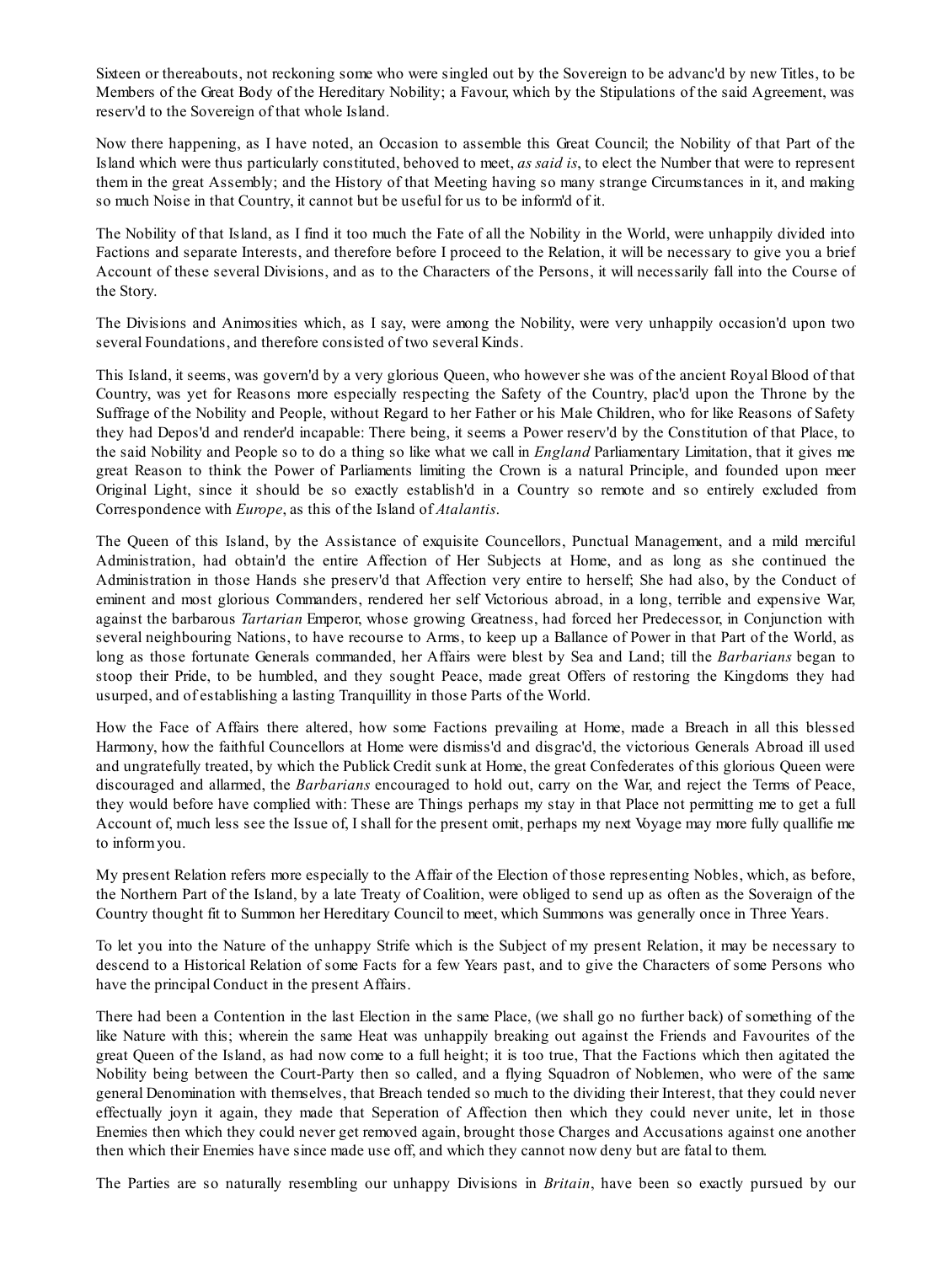Methods, are so properly adapted to Persons as well as Things, so alike in Temper, Manners, Management and Design, to our Parties, of *Tory*, *Whig*, *High Church*, *Low Church*, *Old Whig*, *New Whig*, *High Flyer*, *Dissenter*, *Jacobite*, *Court*, *Country*, *Revolution*, *Union*, and the like. That to give the more lively Representation of them to your Minds, and to avoid the barbarous Words used in the Country, where the Language is altogether unknown to us, and unlike ours, I shall even call them by the same Names, giving a brief Description as I go on, and always desiring you to add a Subintelligitur for the word *Atalantick* to them all; as the *Atalantick Whigs*, *Atalantick Tories*, *Atalantick High Church*, and so of all the rest: And whenever you meet with the Names or Distinctions of *Whig*, *Tory*, *High Church*, *Low Church*, *&c.* in this Discourse, the Author provides against any other Suggestion or Meaning, than that of the *Whigs*, *Tories*, *High Church*, *Low Church*, *Old Whig*, *New Whig*, *High Flyers*, *Dissenters*, *Jacobites*, *&c.* who are Inhabitants of the famous Island of *Atalantis Major*, situate beyond the North Cape, between the Degrees of 42 and 80 of Northern Latitude, as you sail from *China* into *Europe*, by the Streights of *Nassau*, the Island of *Nova Zembla*, (if it be an Island) and the like, being what we call the North-East Passages: And you cannot blame me for being thus Particular in this early Protestation, if you consider how ready the Men of this Age are to Censure, Condemn and Reproach, the Meaning of Authors, whether they themseves have any meaning or no. If any Man shall presume to say, there is no such Place, I may as readily answer their Presumption, by another less Criminal, *viz.* That they never have past that Way to *China*, and consequently cannot demonstrate the Truth of what they say.

Having thus premised what I think necessary, to fence this Work against the Malice of the Times, I am next to tell you, That I shall confine this Part of my Account to the Transactions of the Northern Part of this great Island, and therein to what happened in this Case of the Election of their Noble Councellors only; yet I must Hint a little at what had been transacting in the Southern Parts of the Island; and this is absolutely necessary, in order to make the other Accounts intelligible.

In order to this, you are to understand, That the Southern Part of the Island was the most remarkable of any, as to the Policy of their Government, and the Character of the People; and excepting *Englishmen* and *Polanders*, there is not such another Nation in the World: Here they reckoned about Fifty three several Sects, Divisions, and espoused Opinions in Religion, upon most of the Heads whereof the People actually seperated from one another; such as, (1.) *Churchmen*, and among them *High Church*, *Low Church*, *Non Jurors*, *Prelatists*, *Socinians*, *Arians*, *Arminians*, *Deists*, *Atheists*, *Immoralists*, *Flyers*, *Soul-Sleepers*, *Prophets*, *&c.* (2.) *Presbyterians*, and under that head all kind of Dissenters, *Cameronians*, *Independants*, *Anabaptists*, *Baptists*, *Seventh-Day-Men*, *Sabatarians*, *Donatists*, *Gnosticks*, *Antiprelatists*, *Muggletonians*, and various undistinguishable *Quakers* both wet and dry, *Sweet Singers*, *Family of Love*, *Christian Jews*, *Jewish Christians*, and the like. In the State, the Divisions were no less Fatal, or the variety greater in Proportion, these we may, as I said before, call by the Names which the like Factions are distinguish'd by here; such as *Tory*, *Whig*, *Low Church*, *Hot Whig*, *Old Whig*, *Modern Whig*, *High Flyer*, *High Church*, *High Tory*, a *Gillicranky*, a *Tantivy*, *Tackers*, *Non Jurors*, *Assassinators*, *Junto's*, *Squadroni*, *Court*, *Country*, *Revolutionists*, *Non Resisters*, *Passive Obedience Men*, and the like.

You may understand, that the Queen of the Island had thought fit to change Hands in the Administration just before I came there, and tho' it was given out that the change would not be fromwhat we call here a Whig to a Tory Ministry, in effect it past for no other, especially for that the Whigs were generally laid by in every publick Matter, and the Tories, or at least such as had appear'd with themwere all taken in.

Among the Persons turn'd out of Employ, or very much envy'd in it, we find two great Personages, Men of the greatest Eminency in their Station that the Age had produc'd in that Island, their Country had no Error to find in their Conduct except it were that it was so much in debt to their Services, that they could not be capable of rewarding it, therefore like the corrupted Nature of the whole Race of Man, they hate the Men, as a late Author says, because they hate to be in debt beyond the Power of Payment.

One of these presided over the Treasure, the other over the Army, and except what may have happen'd since those days, their very Enemies had not been able to assign any Reason from their own Behaviour, why they dismist them. Of these more in the Process of the Story.

For the present it shall suffice to tell you, without other Preamble, both these were by the Artifice of their Enemies, dispossess'd of the Queen of the Island's Favour, and that with them fell the Juncto's and Squadrons of their Friends in most Part of the Southern *Atalantis*.

In the North Part of the Island the Divisions of the Court had not extended so far, at least they had not been push'd so vigorously, the great Officers kept their Posts, whether Civil or Military, not the least Alteration was made, except of a few inferiour Officers, and those but casually; all seem'd to stand at a Stay till the Election of the noble Councellors aforesaid, and till the sitting of the great Council, as above.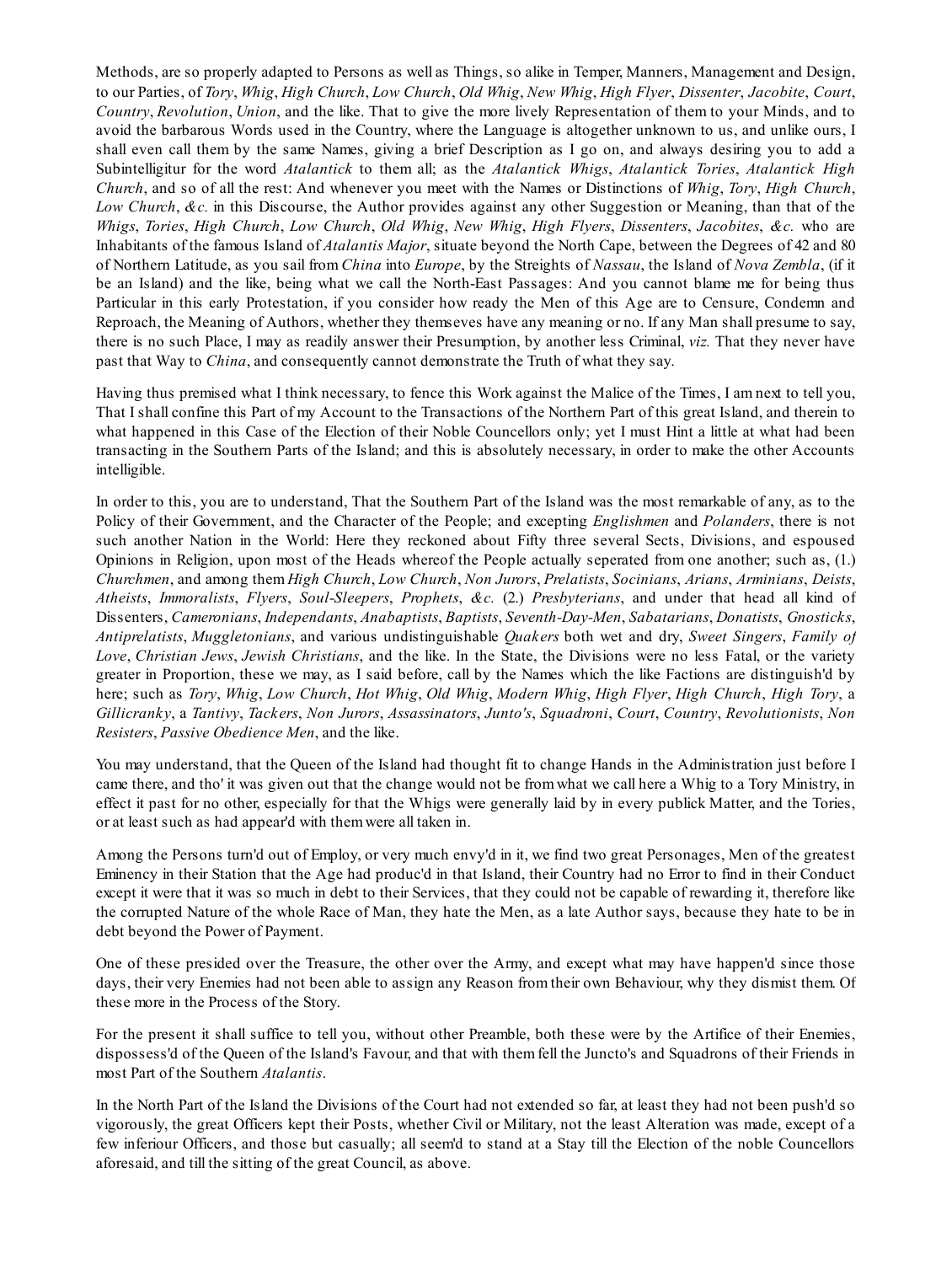There were some of the Nobility of these Northern Parts that had very much the Favour of their Prince, and by whom she had always been directed in those things that related to that Part of Her Dominions, These were,

1. The Duke *de Sanquarius*, a Northern Prince of great Reputation who had the principal Trust in the Management of the late Coalition, which, as is noted already, had formerly been made between this Northern Part of the Island and the Southern. This Prince was a Person of great Prudence and Policy, perfect Master of the Interest, Temper and Constitution of the Country and People; great and as a Master of his own Passions, that had an Insight into Persons as well as things, and was, without Dispute, the best qualify'd to manage that uneasy People, of any Man in that Part of the Island: He had a leading Interest among them, and us'd it with such Temper and such Clearness of Judgment, as seldom failed to bring to pass whatever he undertook. He was Viceroy in the great Meeting of the States of that Country, several times; in which he behav'd to the Satisfaction of his Sovereign and the general Good, even to the Confession of his Enemies, after the separate Government of that Part of the Island ceas'd he was receiv'd very graciously by the Queen, and made principal Secretary of State.

2. The Earl of *Stairdale* was another, a Nobleman of extraordinary Merit, distinguish'd for a thousand good Qualities; affable, generous, exceeding curteous, steddy in a sound Principle, wise above his Age, brave above his Neighbours. His Family had been famous for the Gown, he was like to make it more so by the Sword: He had at this time a very honourable Command in the Armies of *Atalantis Major*, and being the same thing as we call a Lieutenant General, was employed against the *Tartarians*.

3. The Earl of *Crawlinfordsay* a Nobleman of a most ancient Race, being the first of his Degree in the whole *Atalantis Major*, an honest, bold, gallant Person; he had so much Goodness in his Temper, Courage in his Heart, and Honesty in his Face, that made all Men love him; he was true to his Sovereign, and tho' his Fortunes too depended upon the *Court*, being Captain of the Queen's Guards, yet so true to his Honour, that he scorn'd to sacrifice his Principle to his Interest; had too much Courage to be bully'd, and too much Honesty to be brib'd; too much Wit to be wheedl'd and too much Warmth to forbear telling it in the Teeth of those that try'd all those ways to bring himinto their Party.

4. The Prince of *Greeniccio* of the ancient Blood of *Agyllius*. This was a young Nobleman of great Hopes, and from whom great things were expected, an account of the very Race he was descended from. Had he inherited the Principles of his Family as he did the Honour and Estate, he must have been the Head of that very Party he now acted against, being the same for whose Cause two of his greatest Ancestors at least had both ventured and lost their Lives, but Grace not going by Generation, nor Vertue by Inheritance any more in that Country than in ours. He neither own'd their Cause or imitated their Vertue, but gave himself up first to all Manner of Vice, and then with his Morals abandoned his Principles, flew in the Face of his Grandfathers injured *Grave*, join'd with his Murtherers, and the abhorr'd Betrayers of his Country, and plac'd himself at the Head of that very Party who had trampled on the Blood of his Family as well as Nation. He was in Temper brave but rash, had more Courage than Generosity, more Passion than Prudence, and more Regard to his Resentment than to his Honour; he was proud without Merit, ambitious without Prospect, revengeful without Injury; he would resent without Affront, and quarrel without Cause, would embroil himself without Reason, and come out of it without Honour: His Courage was rather in his Blood than in his Head, and as his Actions run often before his Thoughts, so his Thoughts often run before his Reason; yet he was pushing and that supply'd very much his Want of Policy; but he discover'd the Errors of his Judgment by the Warmth of his Behaviour in every thing he did he sought no Disguise, every Man knew him better than himself, and he never could be in a Plot because he conceal'd nothing.

He was a General in the Armys of *Atalantis Major* and excepting the chief Command of an Army, was very well fitted for the Field: He had behav'd himself very well on several Occasions against the *Tartarians*, and unless his ill Fate should place him above being commanded, he might in time be a great Man; at present, having all the Fire of a General without the Flegm, his great Misfortune and the only Thing that can ruin him is, That he thinks himself qualifyed to Command, and cannot bear the Lustre of their Merit that excel him.

5. The E. of *Marereskine*: This was a Nobleman whose Character is not so easy to describe; he appear'd in the Service of the Queen of the Island, but was suspected to lean to the *Tartars*, whose Interest he was known formerly to espouse; He was proud, peevish, subtle and diligent, affected more the Statesman than the Soldier, and therefore aim'd at the Place the Duke *de Sanquharius* enjoy'd of Secretary of State, but had not yet had his Ambition gratifyed.

You are to note also that the Queen of the Island had for several Years committed the Administration of her Affairs to two extraordinary Persons, Natives of the South Parts of the Island. The Prince *de Heymuthius* and the E. of *Dolphinus*, their Characters may be confin'd to this: In short, the first commanded all the Armies of *Atalantis Major*, and was Captain General and Commander in Chief; the other, High Keeper of the Treasury of the Island, the greatest General and the greatest Minister of State the Island ever knew, who had raised the Glory of their Mistress, and the Honour of their Country, to the greatest Pitch the Age has ever seen; whose Merit I can no more describe than the Nation can requite.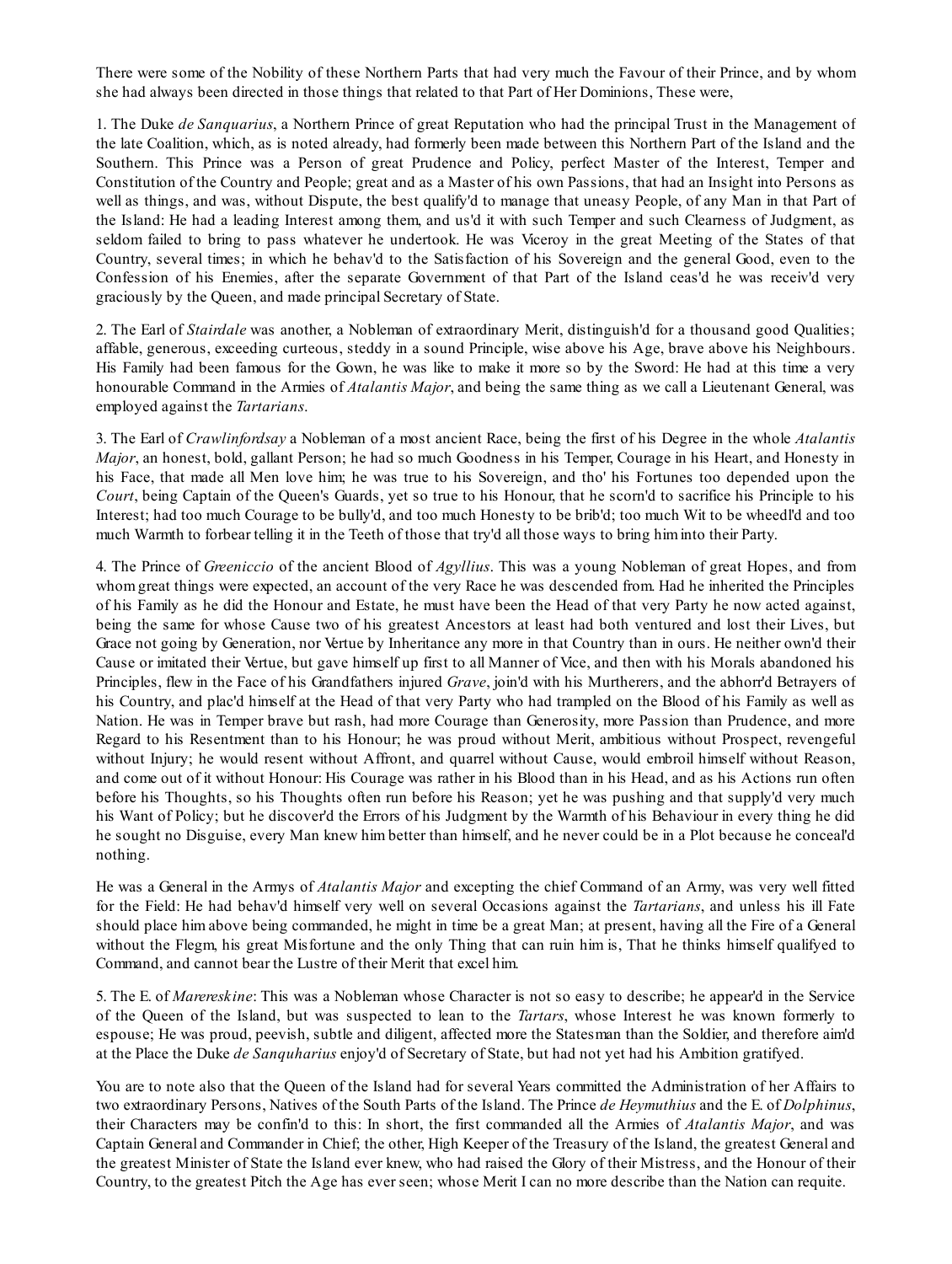Tho' these Characters seem to take up too much room in this Tract, yet it could not be avoided, it being impossible to let you into a true Notion of the Farce that was acted afterwards if the Actors had not been thus described.

*Greeniccio* was a Peer of the whole Island, and therefore had no Vote in the Northern Election, being one of the Hereditary Council aforesaid; but taking upon him the absolute Direction of the Affair, tho' he had really, as above, nothing to do with it, he rendred himself at the City Reeky, the Capital of that Part of the Kingdom a few Days before the Election.

*Marereskine*, who had really a Voice in the Election, was there before him, and had busily embark'd *Bellcampo*, Lord of the Isles, and Brother to *Greeniccio*, to make Parties, and prepare Parties, sollicite Votes, get Proxies, and the like, about the Countries.

This *Bellcampo*, Lord of the Isles, was an insinuating self-interested Man, had little Fortune of his own, but resolved to raise himself which side soever got upmost: He run with every Stream, kept fair with every Side, spoke smoothly to all, meant Service to none, his dear Self excepted. By this means he got up from one Step to another to some good Employments, which his Interest and Diligence procured for him rather than his Sincerity; for he was first made a Peer on the Side he now acted against, and now a Judge acting against the Side made hima Peer, and the like.

These were the Instruments of the Fate of North *Atalantis*; *Marereskine* acted one Part, *Greeniccio* another: And here it is, as I said before, that the differing Parties, appeared so like our *Whig* and *Tory*, *Episcopal* and *Presbyterian*, that I cannot better describe them to you than by the same Names, only with this Difference, That all the *Tories* and *Episcopal* People in North *Atalantis* were *Tartarians* profestly, and boldly owned themselves for the *Tartarian* Emperor.

And now the two last mentioned Engines, having acted covertly for some time, which they had the better opportunity to do, because they had both appeared among the other Party, *which now I'll call Whigs*; before, the first of these carried it stiff and forward when he talked with the great Officers, or such Lords as had some Dependance upon the Court: He told them of what the Queen expected from them, what was their Duty to do, that they would find it their Interest to do so and so, that they might consider in Time what they had to do, and the like: When he talk'd with any of the *Whig* Lords, for there was a Squadron of them left, that had a great sway yet in the Country, then he would talk of him, and Party and Queen, as one Knot, in the plural Number, most haughtily, thus: We are resolved to do so and so, and we must have none but such or such.

The *Lord of the Isles*, at the same time acted his usual Flattery on both Sides, insinuating to the *Whigs*, that they were in No Danger; that there was not the least Design against them or their Liberties; that the Queen was resolved to change Hands, but would not change Principles; that their Church should not be touched, that their Priviledges should not in the least be infringed, and that they need not fear. One time, this Politick Peer, as he would be thought, was very handsomely met with, the Story is this, whether designedly or no it matters not. He was one Day in Company with some of the North *Atalantis* Ministers, for there just as here, they have one Church established in the North, and another in the South of the Island; He used all his Art in persuading the Ministers that they should be easie, that they should fear nothing, that there was no Design to give them the least Disturbance; that this was a Politick Turn, not a Religious, and that they should do well to be satisfied, and to satisfie their People that they were in no Danger, and should fear nothing. One of the Ministers, who had heard him very patiently, but saw easily through all his cunning; returns, Thus my Lord, shall I tell your Lordship a Story, and then he goes on with it. We had in former times, one *John* ---- who had the Honour to be his Majesty's Hangman in this City. This good Man had a most gentle easie Way of executing his Office; for when the poor People came into his Hands, and were to Die by his Operations, as many honest Men did in those cruel Days, (this by the way was home to his Lordship, for that this very *John* cut off his Lordships Grandfather's Head) all the while he was a fitting Things for the Execution of his Office, he would smile upon them, talk kindly to them, bid themnot be afraid, Come, come, fear nothing, trust God, and the like: Then bringing themto the foot of the Ladder, he would stillsay, Be not afraid, come, come, fear nothing, step up one step, do not fear, trust in God, and so to another step and another; and just thus he carried 'em on, till at last, with the very Words in his Mouth, Fear nothing, he turn'd themoff.

The honest Minister made no Application of the Story, much less took Notice, how his Lordship's own Grandfather not only fell by the same Hangman, but by the same Party that he then espoused: But he had too much Sense, and was too closely touch'd with the Story, not to make the Application himself; so he left the Ministers, giving no Reply at all to the Story.

This Story grew so popular, especially being printed by the Reviewer of that Country, that the Lord of the Isles could make nothing of his Design whenever he talk'd of the good Design of the Party; he was only laugh'd at, and bid remember his Grandfathers Hangman; so he became useless.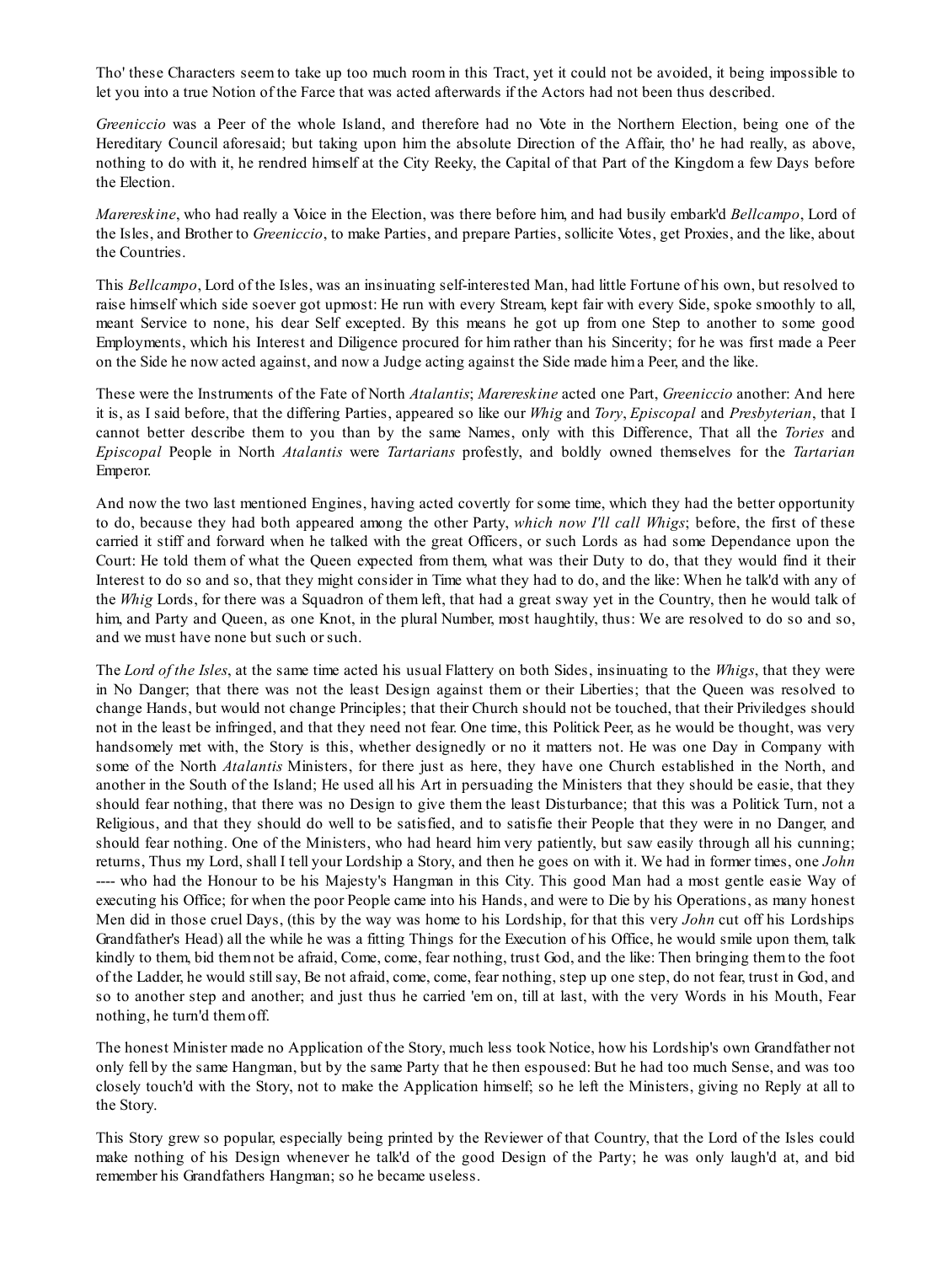The Prince *Greeniccio* and the Earl of *Marereskine* then took upon them the Manegement of the whole Affair. They took publick Apartments in the Town, kept an affected State, called themselves the Queen's Managers, and had a Court as great as if they had been really so; they received the Visits of the Nobility with an Air of Majesty, and affected Gravity; and under this assumed Authority they took upon them to Closet the Noblemen when they came to pay their Respects to them; not to ask who they would give their Votes for, or to sollicit them to Vote for this or that, but in a Style haughty and insolent, especially to the Men of the greatest Character and Merit.

*Greeniccio* had several Ruffles with some of the Nobility, of which it may not be amiss to give some Account, because it may be for the Advantage of our Nobility to know, how Persons of like Quality in that Country can submit to be treated.

*Bradalbino*, a Nobleman of great Age and Authority in that Island, expected to be One of the Sixteen, and was told he was in the List; when he comes to Discourse with the Prince *de Greeniccio*, he tells him, Very plainly, That he thought it would be much for the Publick Good to put in Two or Three Lords, such as *Leslynus*, and one of the Family of *Boiilio*, being Men he thought could not properly be left out, and that if they were in, he would come into all the rest: The Prince, in a kind of Passion swore, By G--d, not of them; and but for naming them, laid aside *Bradalbino* himself.

Another Lord being an Officer in the Army, having the Court List proposed to him, answered, My Lord you kno' *Leslynus* is my General and Commander in Chief, and he could not as he commanded under himbut Vote for his General, *&c. Greeniccio* in a fury returns, God d----n your General, what do you tell us of Commander in Chief? If that be all, we shallsoon get you another Commander in Chief; you shall Vote for none such as he.

Another Lord expostulated with him a little to admit such and such with the Men he proposed; he answers, My Lord, I am no Hypocrite, I am above-board; this is the List we will have; the Q....n approves of it, and I will have no other; and swearing again, By-G--d, says he, 'Tis indifferent to me, keep out but the Men we are against; but I will have no *Go....phin* Men, no *Ma....bro'* Men, no Squadron Men, in short, no *Whigs* of any Denomination; as for the rest, it is indifferent, any but them. How, my Lord, says this Nobleman, What will you take *Tartarians*, (that is, as our *Jacobites*) rather than the honest Gentlemen that have been so true to the *Atalantic* Interest: I care not what they are, says the Prince, so they be none of these.

Among the Noblemen that he used with the most rudeness, was the Earl of *Crawlindford*: Whether he thought to Insult this faithful Nobleman, because he knew his Fortunes were low, and that he depended on the Court; or whether he took this Advantage to use himIll on Account of an old Ruffle, in which he having challenged the Earl to Fight; and the Earl appearing ready to defend his Honour with his Sword; the Prince ashamed of the needless Quarrel, had declin'd it again, and came off but, so, so; choosing to risk his Honour rather than his Life; what was the Reason, Authors do not agree about; But the Prince used him most scandalously. The Earl prest him hard, and told him, How he had on all Occasions shewn himself faithful to the Queen, and to the *Atalantic* Interest, that he had gone into all such Measures as were for the Service of both, that he thought he had some Claimto be trusted in the Service of his Country.

The Prince told him plainly, He might set his Heart at rest, for he should not be one. He ask'd him, What Reason was assigned, what Objections were against him. The Prince, with much more Plainness than Prudence replies, They knew he was under Obligations to the President of the Treasure, and the great Commander of the Army; and he did not know but they might come to bring a Charge or Impeachment against themin the great *Atalantic* Council; and he would have no Body chosen but such as would give their Words they would come into such Measures. The Earl told him, If any thing could be offered to prove them Guilty, or any Crimes were made appear, he scorned to be so much obliged to any Man as not to dare to do Justice; and that he would readily join in an Impeachment, if there was Reason sufficient to Charge them; and to refuse him otherwise, implied, they wanted Crime and just Ground to form the Impeachment upon, and therefore must choose such a Set of Men as would Impeach innocent Men blindfold, to please a Party. The Prince told him, That the Resolution was to Impeach them, and he would have none chosen that would not agree to it. What, right or wrong, my Lord! says the Earl; to which the Prince, not suddenly replying, the Earl went on, Let what will come of it, and tho' I should lose all, nay, tho' I were to beg my Bread, I'll never submit to such base Terms, and so defied him. The Prince told him, It should be the worse for him; and there they parted.

There was a short Dispute between the Prince and the Earl of *Stairdale*; but the Earl had so much more Honesty than the Party, and so much more Sense and Wit than the Prince, that indeed he cared not much to talk to him, but left himto *Mareskine*. He was too hard for them both, and having baffled them in Discourse, he was no more to be Bullied by them, than he was to be Wheedled; he told 'em plainly, They were betraying their Country, selling and sacrificing the Priviledges of the Nobility, making themselves Tools to a Party, and giving themselves up in a base Manner to the Pleasure of a few Men, who, when they had got their Will would contemn them, would love the Folly, but P....s upon the Fools; and as to their List, he scorn'd to come into it, or into any of their menacing Measures. This put a short end to their Attempts upon him; and indeed, had the other Lords been advised by this gallant Gentleman, they had broke all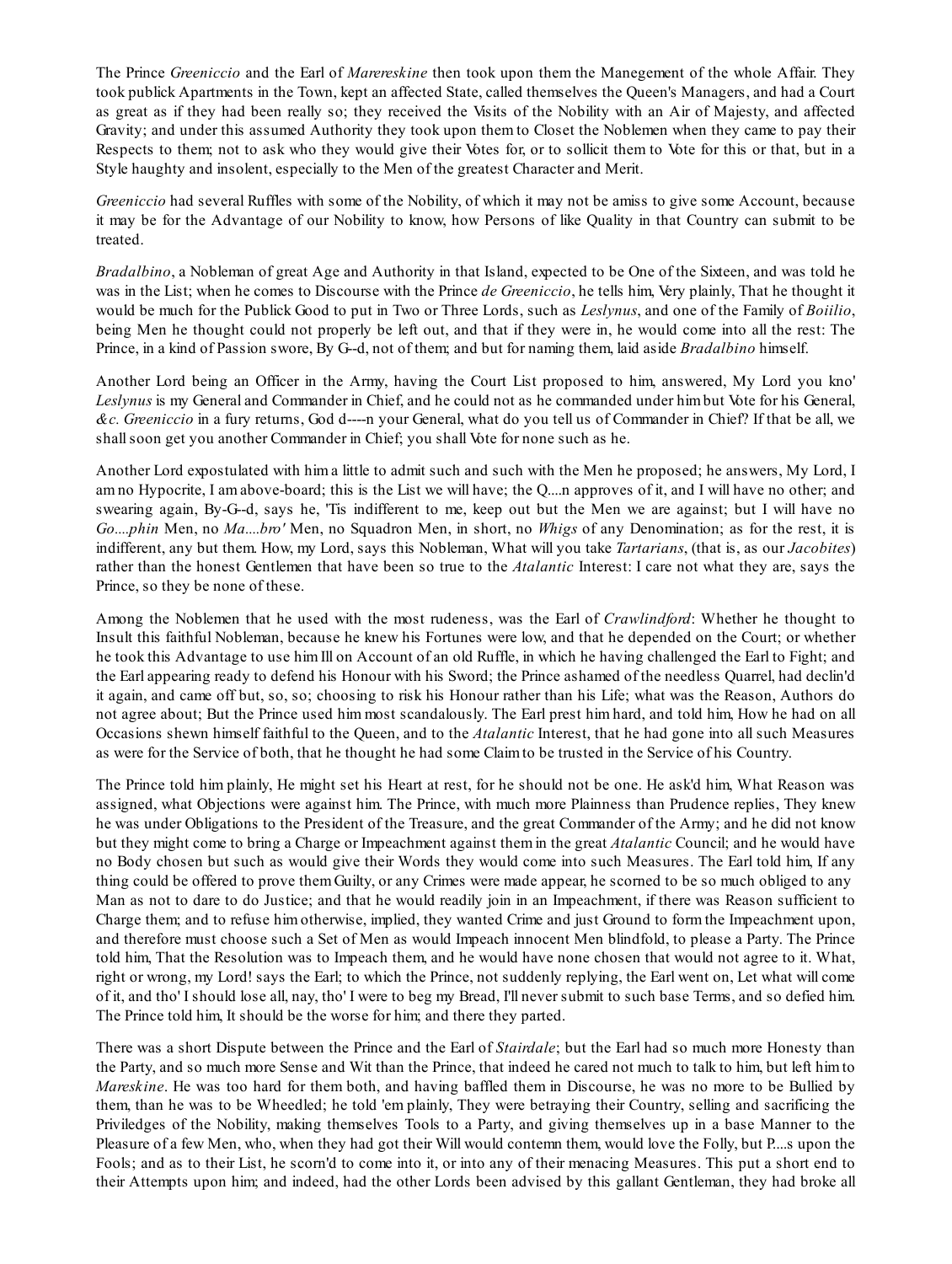their Schemes; but they were not all united in their Resolutions, or equally determined in their Measures.

Thus they went on, *Mareskine* mannag'd the most mildly; yet he told the Nobility of his Acquaintance: That the List was determined, that the Q....n expected they should Vote them all: that they would have no Mixtures: that her Majesty would have nothing to do with the *Whig* Lords, but there was other Work to do now than usual: Discoursing with some of the Lords, who were G----als in the Army, he told them plainly, They had resolved to Impeach the great Commander; and that it could not be expected, those who had Commands under him, and were Awed by him, should do Justice in that Case. They had often the Question put to them, What it was the great Commander, or the Keeper of the Treasure, had done, that they were to be Impeach'd for: But they could never be brought to offer the least tollerable Reason, except that the Prince *Greeniccio* let fall in his Passion sometimes, of which he had no manner of Government, That he had used himill abroad.

Some, who had more nicely enquired into the Particulars of the ill Usage which was the Cause of this Resentment, have given the oddest contradicting Accounts of it that any History can Parallel: As first, That the great Commander had restrained the rashness of this young Hotspur General, who being but a Boy in Experience, compared to the Commander, was always for pushing into the Heart of *Tartary* with the Army; not considering, That to run up a Hundred Mile into the Country, and leave the Enemies Towns untaken, and their Armies in a Condition to Recruit, cut off their Convoys and Communication, and make their Subsistence impracticable, was the ready way to destroy them, as has been seen by a woful Example in *Spain*. But the General was wiser, and regarded more the Safety of the Army, and the Honour of his Mistress; and therefore, by the unanimous Approbation of all the allied Generals, (for it was not his own single Opinion) and according to the just Rules of War, went on gradually to take their fortified Towns, and ruin their Defences on the Frontiers, that at last, he might have a sure and easie Conquest of the rest: This was one Pretence. The second was just the Reverse of this: For at a great Battle with the *Tartarians*, the Commander having resolved to attack the Enemy in their advantageous Camp, and having drawn up in Battalia his whole Army, he gives the Post of Honour to the Prince, appointing him, with a select Body of the best Troops in the Army, to fall on upon the Right, and Charge the Enemy, while other Generals did the like, and with equal Hazard and more real Danger, on the Left. There was not a Gentleman in the Enemies Army but would have taken this as the greatest Testimony of his General's Esteem, and would have thought any Man in the Army his mortal Enemy that should have gone about to have deprived him of it. Nor was there any Man in the *Attalantick* Army, who did not take it as an Evidence of the great Opinion the Commander had of the Prince's Courage; and all the World talked of it as the greatest Honour could possibly be done the Prince.

Had not the Commander taken all needful Care to have him well back'd, had he not given him the best Troops in the Army to act under him, had he not plac'd a great Body of Horse to support him, had he not equally prest the Enemy in other Places, to prevent their doubling their Strength in that Part; had he done any Thing but what a Man of Honour would have thought himself obliged by, there might have been some Reason to Object: But to call giving a General a Post of Honour sacrificing him, because it was attended with Danger, is referr'd to the Determination of the Soldierly Part of Mankind. And as it would be laught at in *Tartary*, in *France*, and in *Britain*, where such Things are very seldom heard of; so I can assure the Reader, it was sufficiently laugh'd at in *Attalantis Major*, and the Prince of *Greeniccio* is become most intollerably ridiculous by the taking Notice of it.

Hence all Men in the Island of *Atalantick Major* conclude, he has Rashness without Courage, Fury without Honour, Passion without Judgment, and less regard to his Character than to his Resentment.

Nor has the Vanity of this Prince appeared less in his not sticking openly to discover, That he aims at the Command in general; that he thinks himself equally qualified for a Post of so great Trust, and that regard is not had to his Merit that he is so long suffered to Serve under another; at the same time not enquiring, whether the Allies of the Queen would have equal Confidence in him, as in the great Commander, on whose Judgment, all the Princes and States of the North have so much Dependance, to whom they have so chearfully committed their Troops, and under whose Conduct they have had such wonderful Success against the *Tartarian* Emperor: But it never was this Prince's Talent to think too much, his Heat was always too volatile, and his Head too light for his Hands.

We have brought him now to the Conclusion of the Affair: Having gone through his Catechizing of the Nobility, in which indeed they of his own Party appeared of a Temper patient and debased, below the true Spirit of Noblemen; (at least, God be praised, below the ancient Temper and Gallantry of the Nobility of *Great Britain*) Having come now to the Day for the Choice, which was the 10th Day of their Sixth Month, but as I suppose *November*: There appeared at the Place 33 Noblemen, besides the 16 which were chosen, and who every one Voted for themselves and for one another; so that of about 130 Noblemen, which they say are in the North Part of *Attalantis Major*, only 49 appeared.

There was a great Meeting of the honest Part of the Nobility, at another Place, to consult what was proper to be done in this new-fashion'd Way of Proceeding: Some proposed to go down in a Body to the Place where the rest were met, and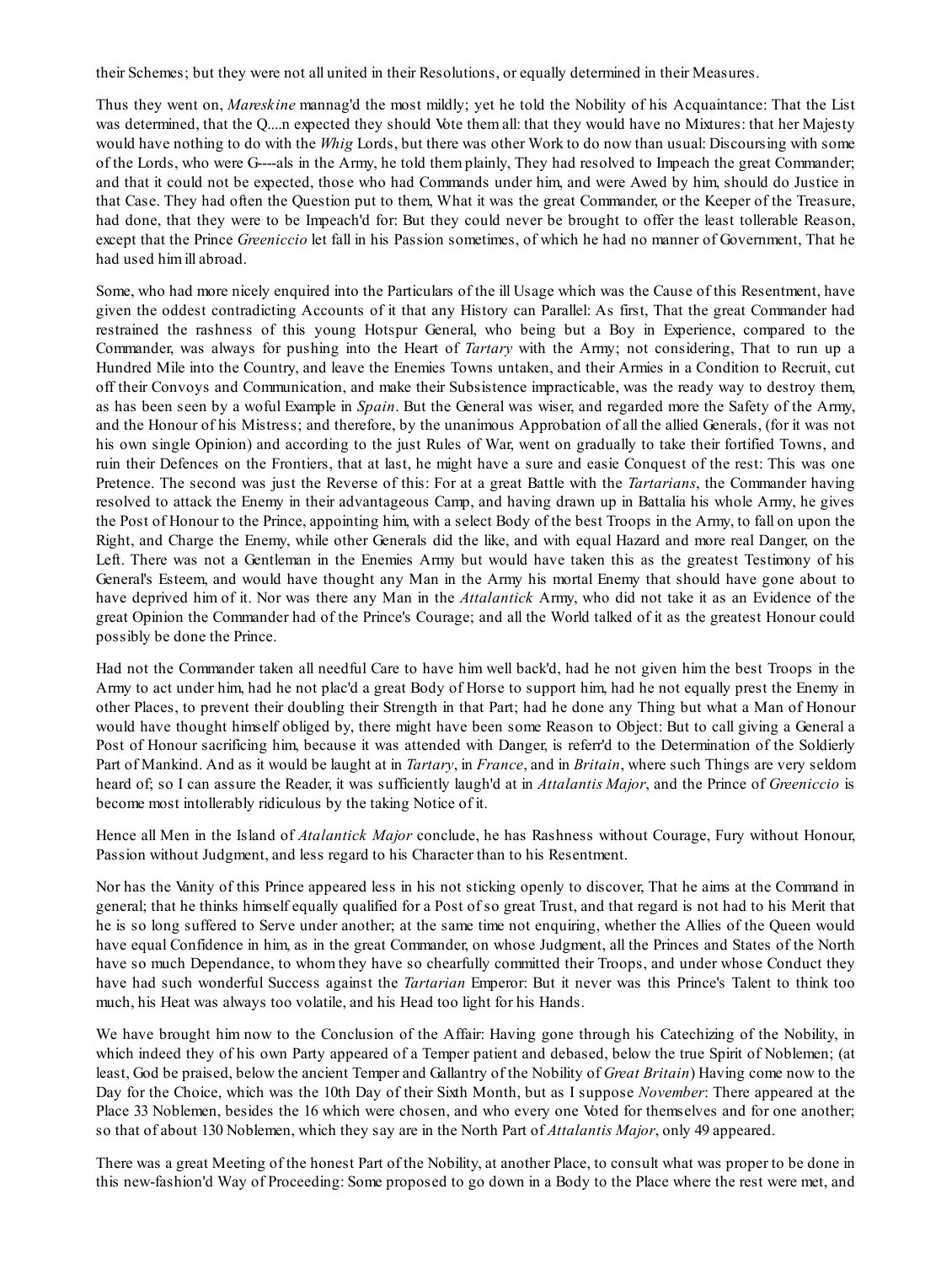protest against the Illegality of the Choice; that to impose a List upon the Nobility was not agreeable to the Nature of a free Choice; and that therefore they should protest, That whoever were returned by Virtue of that Meeting, were not legally Chosen, and had no right to Sit in the great Council of the Nobility.

This was sound Advice: But unhappily it was not resolved upon; and some they say slipt out of the Meeting for fear of Resentment, and went down and voted, and came up again *incognito*.

The rest resolved to send Two of their Number down to the Meeting, and offer their Service to Vote with them, provided they would declare their Measures: and that those that might be chosen would declare themselves for the true *Atalantick* Succession, against a pretending Claimant, who was then sheltred among the *Tartarians*: But they could receive no Satisfaction even to this so reasonable Request. But the Prince of *Greeniccio*, who had no right to Vote himself, yet run up and down, as a Broker, or a Party-Sollicitor, whispering and prompting, from one to another, to Influence and Settle them, (for some began to waver.) This Prince, I say, giving an answer, insolent and haughty, *like himself*. The Noble Persons that went, came away, and contented themselves, with telling them, they would having nothing to do with them. Thus, being but a Rump of the Nobility, they gave up their Liberties, Voted as they were commanded to do, signed a Roll of Names, and this they called a Choice.

The Number of the dissenting Nobility were about Twenty six, whereof Five did at last comply with their List, as they thought, being in publick Commands, supposing it might give a Handle to their Enemies, to misrepresent them to their Soveraign; but they nevertheless, upon all Occasions, testified their Dislike and Abhorrence of the Method, and of the Conduct of those concern'd in it.

Among those said Dissenters, were Two Dukes, One Marquis, Sixteen Earls, and Six Lords, besides many others, who were Absent.

We might be large in describing, and giving Characters of these dissenting Nobility. Among them we could not escape the Prince *de Rosymonte*, a Person, for Blood and Birth, eminent in that Country, more for his own excellent and inimitable Virtues, Grave, Sober, Judicious, even from his Youth, of whom one of the *Atalantick* Poets gave this bright Character.

#### *Grave without Age, without Experience wise.*

He was President of the Royal Council of that Country even while he was very young, an Honour the greatest of the Nobility were well pleased to see him adorned with, and made no Scruple to sit below him: His distinguish'd Modesty and Humility in all his publick Appearances, recommends him to the Affections of the whole Country; and tho' the Fortunes of his Family have suffered by the Disasters of the Times, yet he supports a handsome Figure suitable to the Dignity of his Character, Rich without Gaiety, Great without Affectation, Plentiful without Profusion, letting the World see he knows how and when, and to what Pitch to appear that when he pleases to be at Large, he can do it like a wise Man, or Retrench, he can do it like a Prince. It might be said, as a finishing stroke to his Character, he is just the Reverse of *Greeniccio*, for he is Fire without Thunder, Brave without Fury, Great without Pride, Gay without Vanity, Wise without Affectation, knows how to Obey and how to Command; he knows great Things enough to manage them, and is so Master of himself, as not to let them manage him; he knows how to be a Courtier without Ambition, and to Merit Favour rather than to seek it; he scorns to push his Fortunes over the Belly of his Principles, ever Faithful to himself, and by consequence to all that Trust him; he has too great a Value for Merit to envy it even in his Enemy, and too low Thoughts of the Pride and Conceit of Men without Merit, to approve of it even in his Friends.

This Noble Person appears at the Head of the dissenting Nobility: Nor does it lessen his Zeal for the Principles of Liberty, or the present Establishment of Religion in his Country; that some of his Ancestors, otherwise Noble, Brave and Great, appear'd on the other side; since the Liberties of his Country are the Center of his Actions, and the Prosperity of all Men the mark he aims at.

It may be a Character to the rest of the dissenting Lords, to say of them in general, That they were such as took a particular Pleasure in being Patrons of Virtue as well as Patrons of Liberty: That they were Men generally speaking distinguish'd for their constant Loyalty to their Prince, but ever with a view to the Fundamental Laws: That they had always Wisdom enough to know their Countries Rights, and Courage enough to defend them; Men of Honour, Men of Prudence, Men of Resolution: In short, They were Men admirably suited to the Character of their Leader; as he on the other hand, thought it his Honour to be at the Head of so illustrious a Body of Men, equally valuable for their Virtue, Capacities, Wisdomand Integrity.

It cannot be forgotten; That as these Noble Persons were Zealous for the Liberties of their Country, so truly they were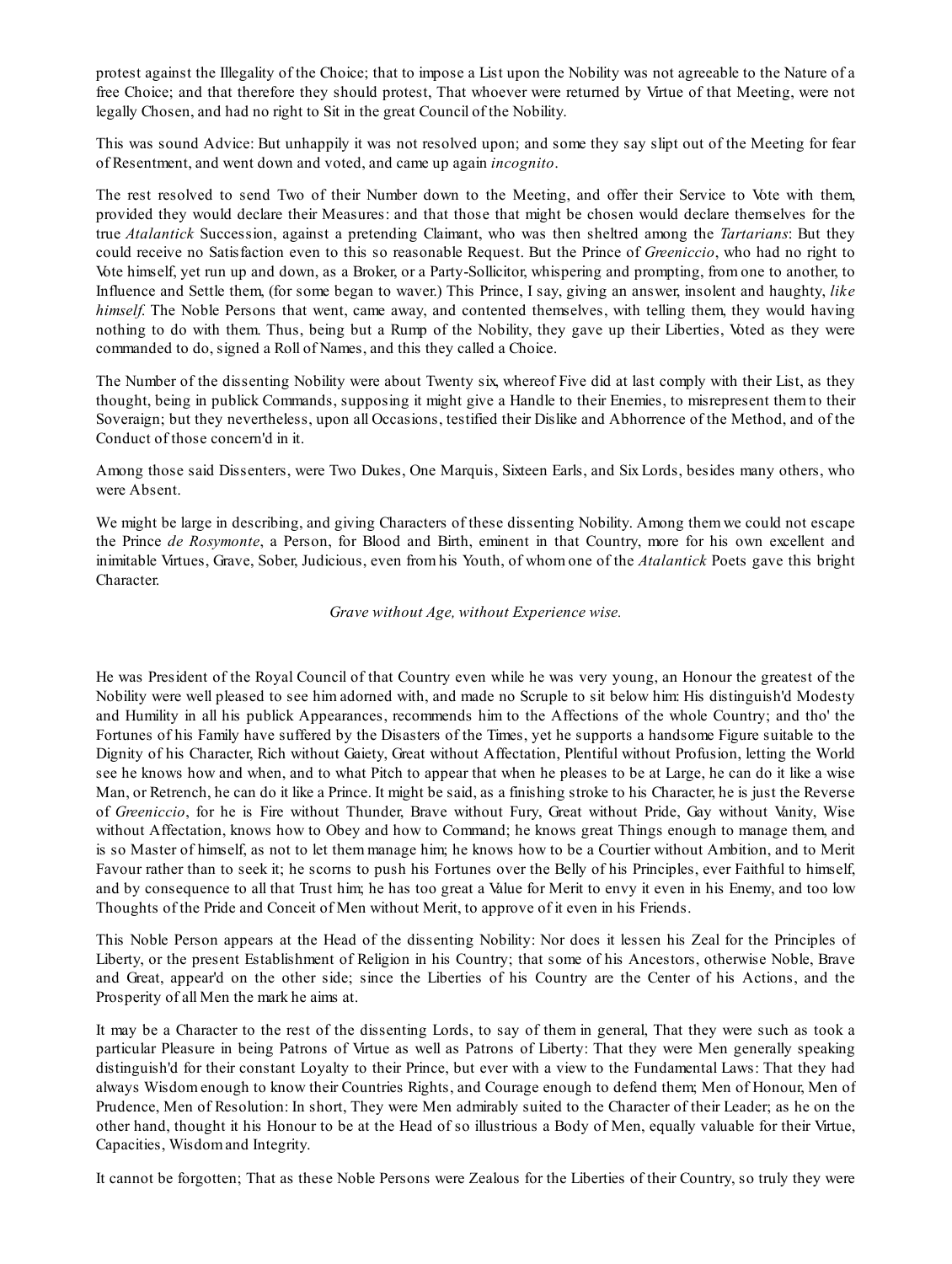Men that had the greatest Interest in it, having separately considered the best Estates of the whole Nobility, of that Country and joined together, were able to Buy twice their Number in the whole Assembly. It is true, that Estate is not any just Addition to the Character of a Person; but it will for ever remain a Truth; And all Nations will shew a regard to it, *viz.* that those may be supposed to be the most proper Persons to be trusted with the Conservation of the Liberties of their Country, who have by their Birth and Inheritance the largest Shares in the Possession of it.

This is illustrated by the Practice of that happy Country we live in, where this Story may perhaps be read, and where very lately, a Law has been made, to unquallifie all such to represent their Country in the Legislation and Power of raising Taxes, who are not possessed of such or such a Porportion in the Lands of their Country, as may suppose them Persons made naturally anxious for the Welfare of the whole, in regard to the Preservation of their Property. Unhappy *Atalantis*! Had such a Law pass'd for the Qualification of those Noblemen, who should be elected to the great Royal Council of thy Country; and should the Nobility so to be chosen have been limited to but one hundred *Perialo's* (a Gold Coin in that Country amounting by Estimation to about 2000 *l.* a Year Sterling) of yearly Estate in Lands, how few of the Sixteen now chosen could have shewn themselves in that august Meeting.

On the contrary, several of those now sent up, were not able to put themselves into a Posture to undertake the Journey, till they had sold the Magazines of Corn which they had laid up for the Year's Subsistance of their Families, or mortgaged their small Estates to borrow Money for the Expence.

Nor is it doubted in the least, but when those poor Noblemen come to find some of their *Tartarian* Expectations frustrated, with which it is manifest they were very Big when they went up; they will sorely regret the Misfortune of their Election; since they must be thereby so reduced, as almost to want Subsistance for their Families; and as for the Debts contracted, it is impossible some of themshould ever Pay them.

It has been a too unhappy Truth in other Places as well as in *Atalantis Major*, That in such popular Elections, whether of Noblemen or others, Men are deluded with the Notion, that to be chosen by their Country to these great Councils of the Nation, must so recommend them, or make them so necessary to the State, to the Government, or the Ministers of State, that they cannot fail to make their Fortunes and raise Estates by their very Appearance: But this is so constantly found to fail, and so many have been almost ruin'd by the Expences they have been at to make a Figure as they call it, and to appear at Court like themselves on such Occasions, that it seems wonderful that Persons of Quality, who know their own Circumstances, and whose Fortunes, through the Disasters of their Families, may not be equal to their Dignity, should on so vain a Presumption push themselves upon the necessity of compleating their own Ruin, beggering their Families, and leaving their Posterity an Estate in Titles and Coronets, Things without the Support of competent Estates the most despicable in the World.

It might be very useful to our Readers, and perhaps something instructing might be gathered fromit, with respect to the Affairs of *Europe* at this Time, to give some Account here of the Success of these strange Proceedings; what Figure these People made, when they came to Court, how they behav'd themselves when they came into the great Council, how they were made Tools there to the Politicians of those Times, even to act against their Interest, their Country, their own Designs.

In doing this, it would appear, How some of the Sixteen, more particularly known to be in the *Tartarian* Interest, and who had all along declared themselves for the Person and Title of the pretending Prince, who, as is noted before, put in a Claim to the Succession of the Throne: How these, I say, went up to the great Council, wheedled by the Subtilties of *Greeniccio*, and his Agents, to believe seriously that they went up directly to declare his Title; that they should be the Men that should have the Honour to declare his Right in the great Council of the Nobility; and that he should for the future own his Restoration, his Glory, and his Crown, to their Loyalty and steddy acting for him. This, they did not doubt, should tend not to their Honour only, but to the raising their decay'd Fortunes, for they were miserably Poor; since he could do no less than confer the greatest Trusts upon Persons who had with so much Fidelity acted for his Glory and Interest.

It would also to the eternal Shame and Disappointment of the *Atalantic Jacobites*, (if I may so call them) necessarily follow, that the History of their Conduct should come in at the same time to be considered, *viz.* How just the contrary to all this, and against the very Nature of the Thing they were obliged, even among the very first of their Transactings in their Publick Station, as Members of the great Council aforesaid, to appear in a Publick Address to the Soveraign of the Country, in which they were brought in recognizing Her just Title to Reign, (which they in their Hearts abhorr'd) promising to Stand by and Defend that Title with all their Might, (which they had hoped to see overthrown) engaging to assist Her to the utmost, against that very pretending Claimant as above, (who they Reverence as their lawful Prince) and to carry on the War with Vigour against the *Tartarian* Emperor (that very Prince on whose Power they depended for the carrying on their Designs).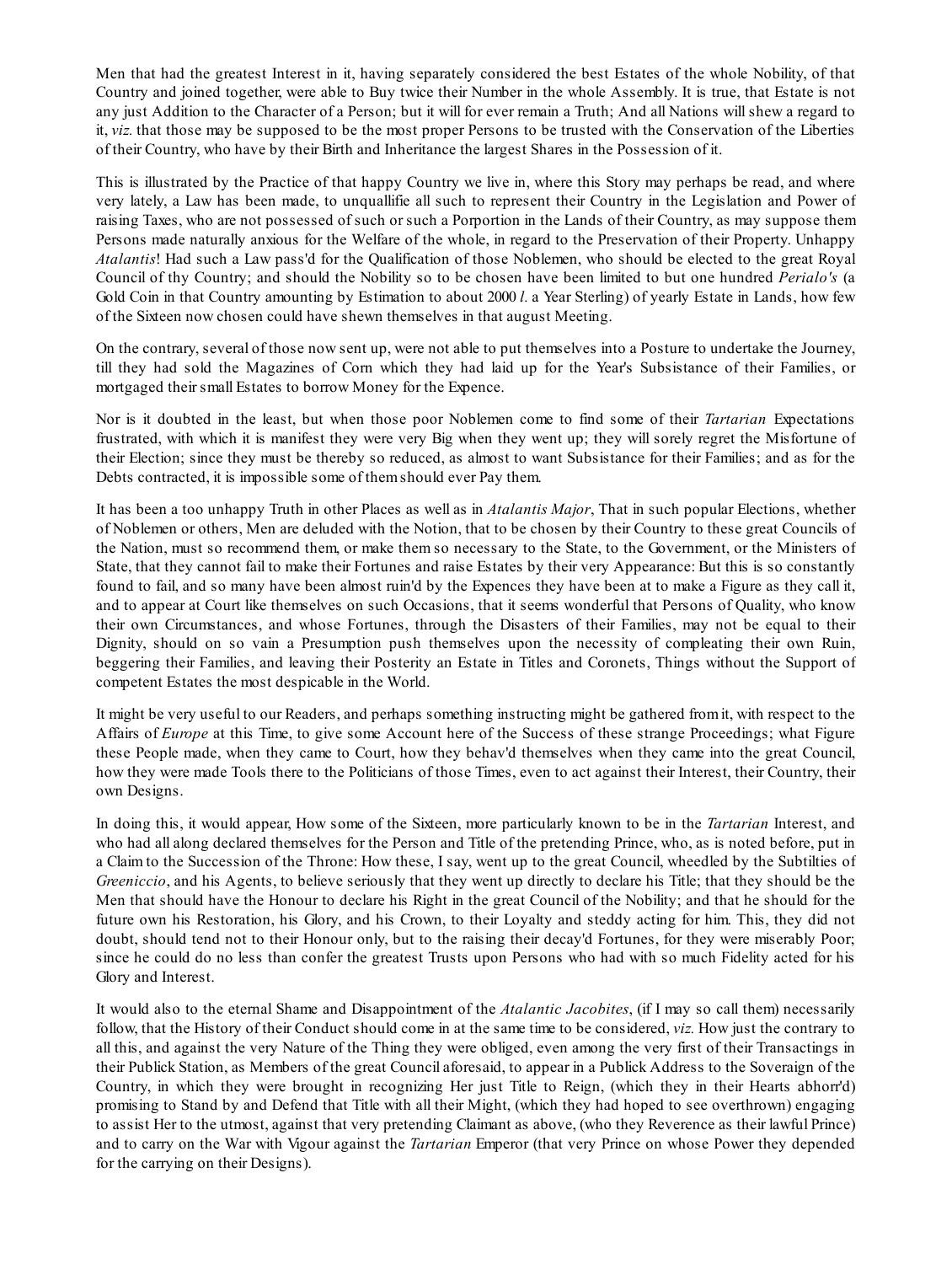Had any *British*-Man of Sense, that understands the Language of the Countenance, but seen the Astonishment, the Chagrin, the Vexation and Anguish of Soul, that appear'd on the Faces of these *Atalantic* Noblemen, at this surprizing Event; how they gnashed their Teeth for Anger, and curst the Hour that ever they were Members of this grand Council; how they Bann'd, (an *Atalantis* Word used there, for what we call Swearing and Damning in our Country;) how they raged at *Greenwiccio*, and the *Lord of the Isles*, who they said had Betray'd them; and how strangely they look'd, upon the solemn Occasion of presenting this Address to their Soveraign: I say, could their Countenances but have been read by any in our Country, they would have taken them for Furies rather than Men, or for Men under some Frenzy, ridden with the Night-Mare, or scared with some Apparition.

It was not less odd, to see the Conduct of *Greeniccio*; for tho' he had not less Mischief in his Heart, yet it was of another Kind; and tho' he had not the same View of the Succession, nor perhaps was directly in the *Tartarian* Interest, and therefore shew'd no Pity, or Sympathy with the Mortifications of the other, yet he met with Disappointments equally perplexing, and which made him heartily repent the length he had gone; but as it was in his Nature to be rash, it was impossible to prevent his being disappointed almost in every Thing he went about: For it is in *Atalantis Major* just as it is in other Parts of the World, *viz.* That rash headstrong unthinking Tempers, generally precipitate themselves into innumerable Mischiefs, which Prudence and Patience would evite and prevent; and also, that these furious rash People, as they are hot and impatient under those Mischiefs when they are surprised with them, so they are not always the best able to extricate and deliver themselves.

This will necessarily lead us to a long History of the Disappointments he met with:

1. In his Project of charging and impeaching his General, and the great Testador, or ---- of the Nations Treasure, which he could never, either bring Crime enough to justifie, or Friends enough to joyn in, and make it terrible.

2. How he was disappointed in his ambitious Views of being made General against the *Tartarians*; whereas, he had on the contrary, the Mortification, to see the great Commander continu'd, with an addition of Generallissimo to his Titles of Command; and himself, like what we used to call in *England*, being *Kick'd up Stairs*, sent out of the Way with a Feather in his Cap, and the Title of General, to carry on a remote Unfortunate, and never-to-be Successful War in *Japan*, and the Lord knows where, among Barbarians and Savages.

This was not all; When upon his embracing this Title, which his Temper (naturally Ambitious) jumpt at, and eagerly closed with, he began to choose Officers, name Regiments, and draw out Forces to formthe Army he was to Command, he found the new Generalissimo had supplanted him there too; for he had not only prevailed with the Queen of the Country, not to draw away any of the old Troops then establish'd for the *Tartarian* War, of which this *Gew-Gaw-General* fancied to himself he should form his Army: But the Generalissimo obtain'd, That the best Troops which were remaining in *Atalantis Major*, should be sent over to strengthen the Army against the *Tartars*: So that this new General was likely to go away to *Japan* without any Army, but such Troops as her *Atalantic* Majesty and Her Allies had hired from the *Emperor of China*, and such other People; and he had none but Strangers, Barbarians and Mercenaries to Command.

It is true, That his Design of drawing off the Troops from the *Tartarian* War, to carry on a *Wild-Goose War* in the remotest Parts of *Japan*, was like the rest of his Schemes, so inconsistent, so destructive to the general Design of the War, and would in all its probable Circumstances be so dangerous to the true Interest of *Atalantis Major*, That notwithstanding some had persuaded the Government to a *New Scheme*, and that the War was to be pushed on *ESPECIALLY* in *Japan* (a Thing which perhaps some encouraged at first, on purpose to draw him in to accept of that Command, which many of inferiour Rank to him had declin'd) yet when they came to look nearer into the Thing, and to see the fatal Prospect of weakning the Forces on the *Tartarian* side, while the *Emperor of Tartary* at the same Time was vigilant and forward in encreasing his Preparations, they soon found the Representations of the Generalissimo had such Weight in them, and were founded so much upon their general Good, that they thought fit to alter their Measures.

How *Greeniccio* was thus disappointed; how he resented it; how to Pacifie him, an Appearance of drawing some Troops together was made; how he was at last sent away with a whole Ship load of fine Promises; as he on the contrary loaded the same Ship back with a full Freight of Schemes, Projects and Rhodomontadoes; how he went; what he did, and what he did not; how *Tinker* like, he mended the Work of those that went before, and left it for others to mend after him; these are Things I may give you a farther Account of when I return from my next Progress to that glorious Country of *Atalantis Major*.